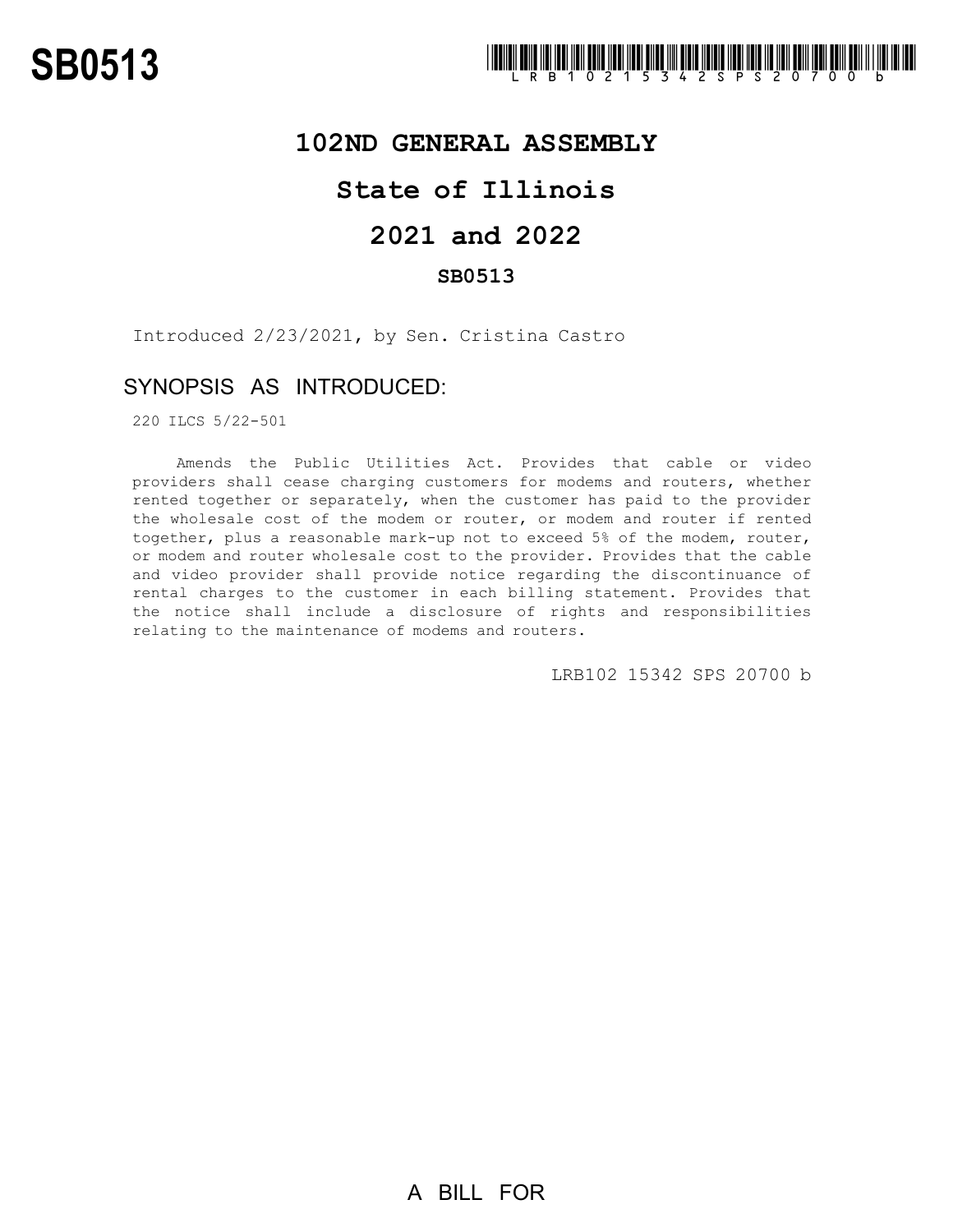1

AN ACT concerning regulation.

#### **Be it enacted by the People of the State of Illinois, represented in the General Assembly:** 2 3

Section 5. The Public Utilities Act is amended by changing Section 22-501 as follows: 4 5

(220 ILCS 5/22-501) 6

Sec. 22-501. Customer service and privacy protection. All cable or video providers in this State shall comply with the following customer service requirements and privacy protections. The provisions of this Act shall not apply to an incumbent cable operator prior to January 1, 2008. For purposes of this paragraph, an incumbent cable operator means a person or entity that provided cable services in a particular area under a franchise agreement with a local unit of government pursuant to Section 11-42-11 of the Illinois Municipal Code or Section 5-1095 of the Counties Code on January 1, 2007. A master antenna television, satellite master antenna television, direct broadcast satellite, multipoint distribution service, and other provider of video programming shall only be subject to the provisions of this Article to the extent permitted by federal law. 7 8 9 10 11 12 13 14 15 16 17 18 19 20 21

The following definitions apply to the terms used in this Article: 22 23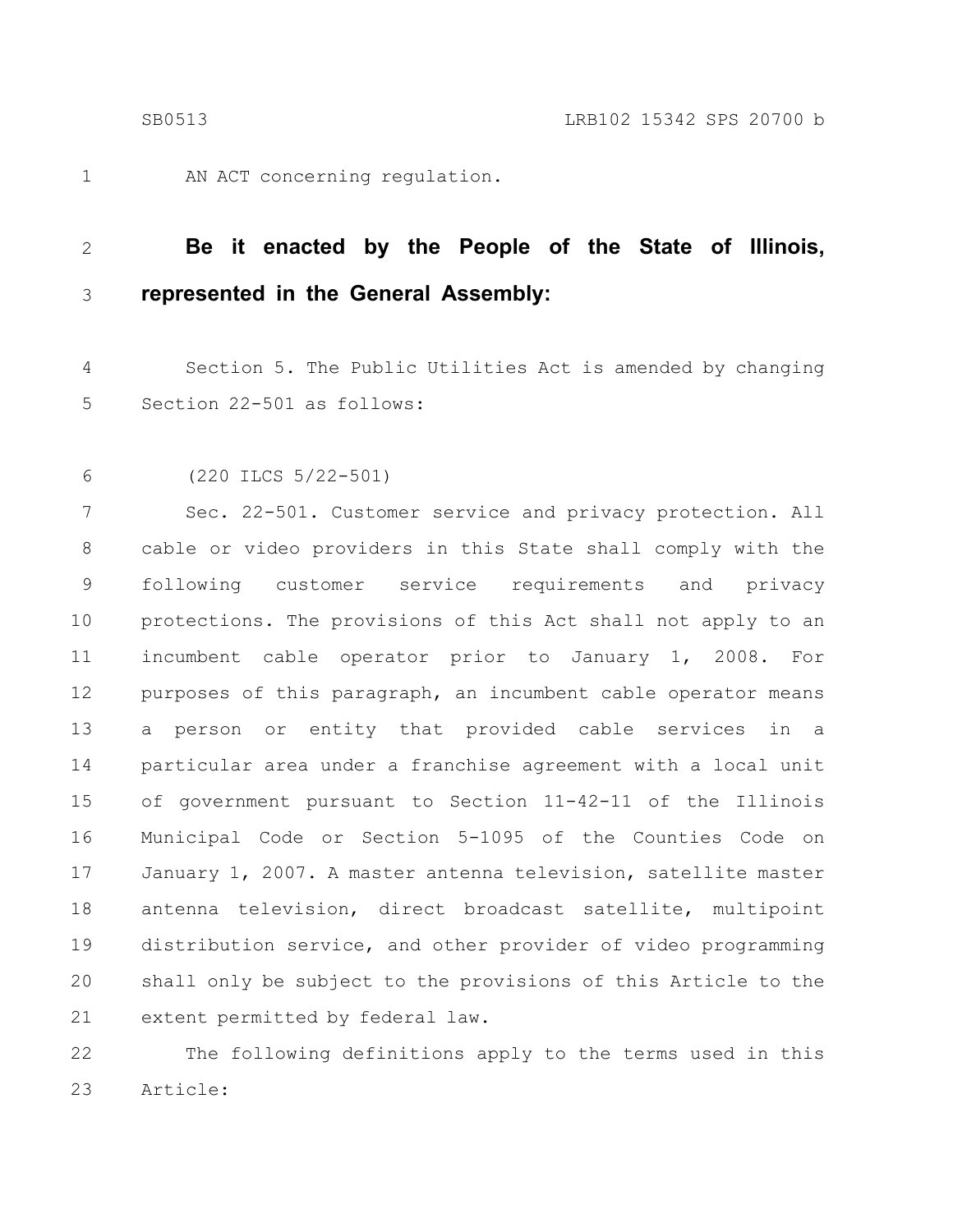"Basic cable or video service" means any service offering or tier that includes the retransmission of local television broadcast signals. 1 2 3

"Cable or video provider" means any person or entity providing cable service or video service pursuant to authorization under (i) the Cable and Video Competition Law of 2007; (ii) Section 11-42-11 of the Illinois Municipal Code; (iii) Section 5-1095 of the Counties Code; or (iv) a master antenna television, satellite master antenna television, direct broadcast satellite, multipoint distribution services, and other providers of video programming, whatever their technology. A cable or video provider shall not include a landlord providing only broadcast video programming to a single-family home or other residential dwelling consisting of 4 units or less. 4 5 6 7 8 9 10 11 12 13 14 15

"Franchise" has the same meaning as found in 47 U.S.C. 522(9). 16 17

"Local unit of government" means a city, village, incorporated town, or a county. 18 19

"Normal business hours" means those hours during which most similar businesses in the geographic area of the local unit of government are open to serve customers. In all cases, "normal business hours" must include some evening hours at least one night per week or some weekend hours. 20 21 22 23 24

"Normal operating conditions" means those service conditions that are within the control of cable or video 25 26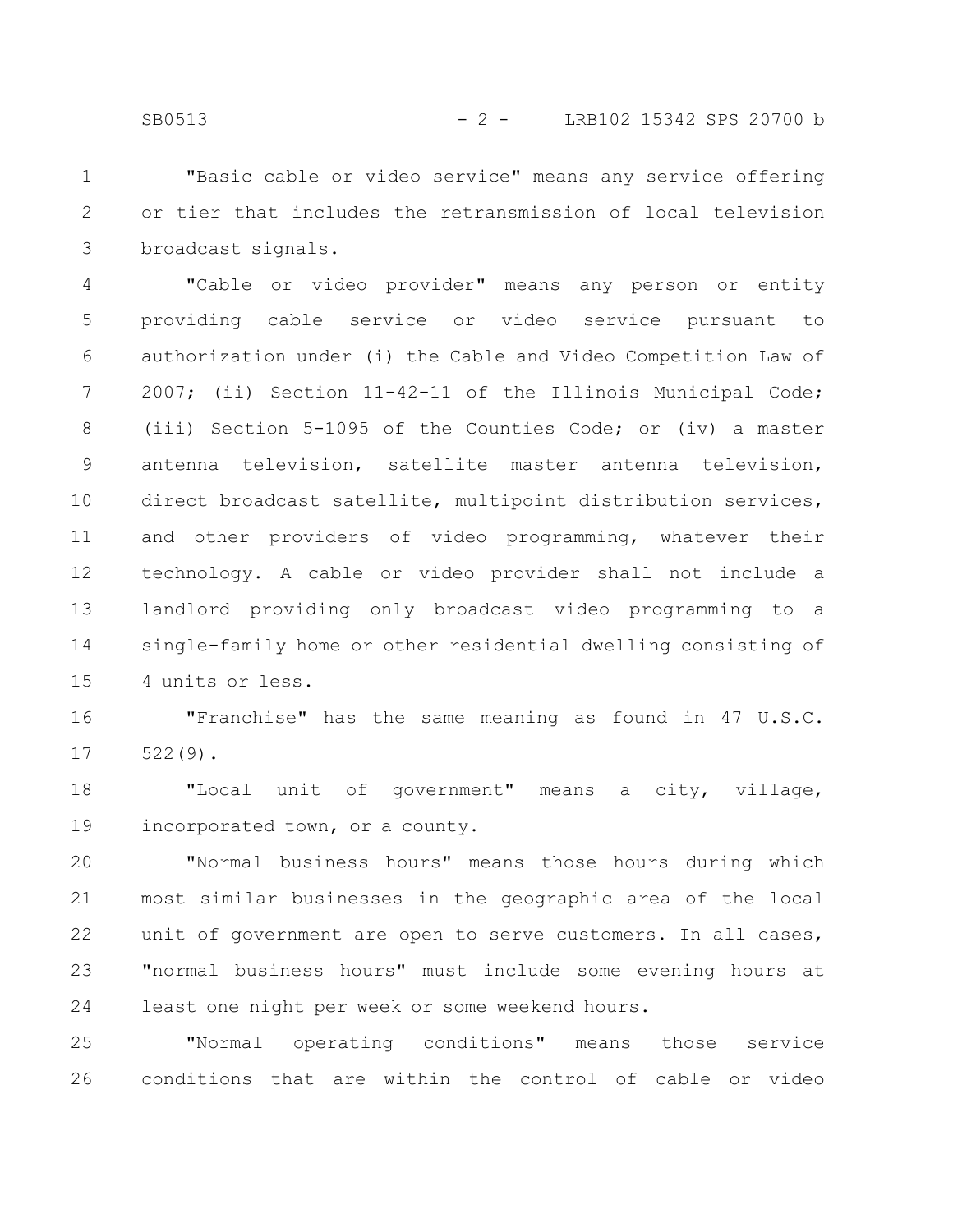providers. Those conditions that are not within the control of cable or video providers include, but are not limited to, natural disasters, civil disturbances, power outages, telephone network outages, and severe or unusual weather conditions. Those conditions that are ordinarily within the control of cable or video providers include, but are not limited to, special promotions, pay-per-view events, rate increases, regular peak or seasonal demand periods, and maintenance or upgrade of the cable service or video service network. 1 2 3 4 5 6 7 8 9 10

"Service interruption" means the loss of picture or sound on one or more cable service or video service on one or more cable or video channels. 11 12 13

"Service line drop" means the point of connection between a premises and the cable or video network that enables the premises to receive cable service or video service. 14 15 16

17

(a) General customer service standards:

(1) Cable or video providers shall establish general standards related to customer service, which shall include, but not be limited to, installation, disconnection, service and repair obligations; appointment hours and employee ID requirements; customer service telephone numbers and hours; procedures for billing, charges, deposits, refunds, and credits; procedures for termination of service; notice of deletion of programming service; changes related to transmission of programming; 18 19 20 21 22 23 24 25 26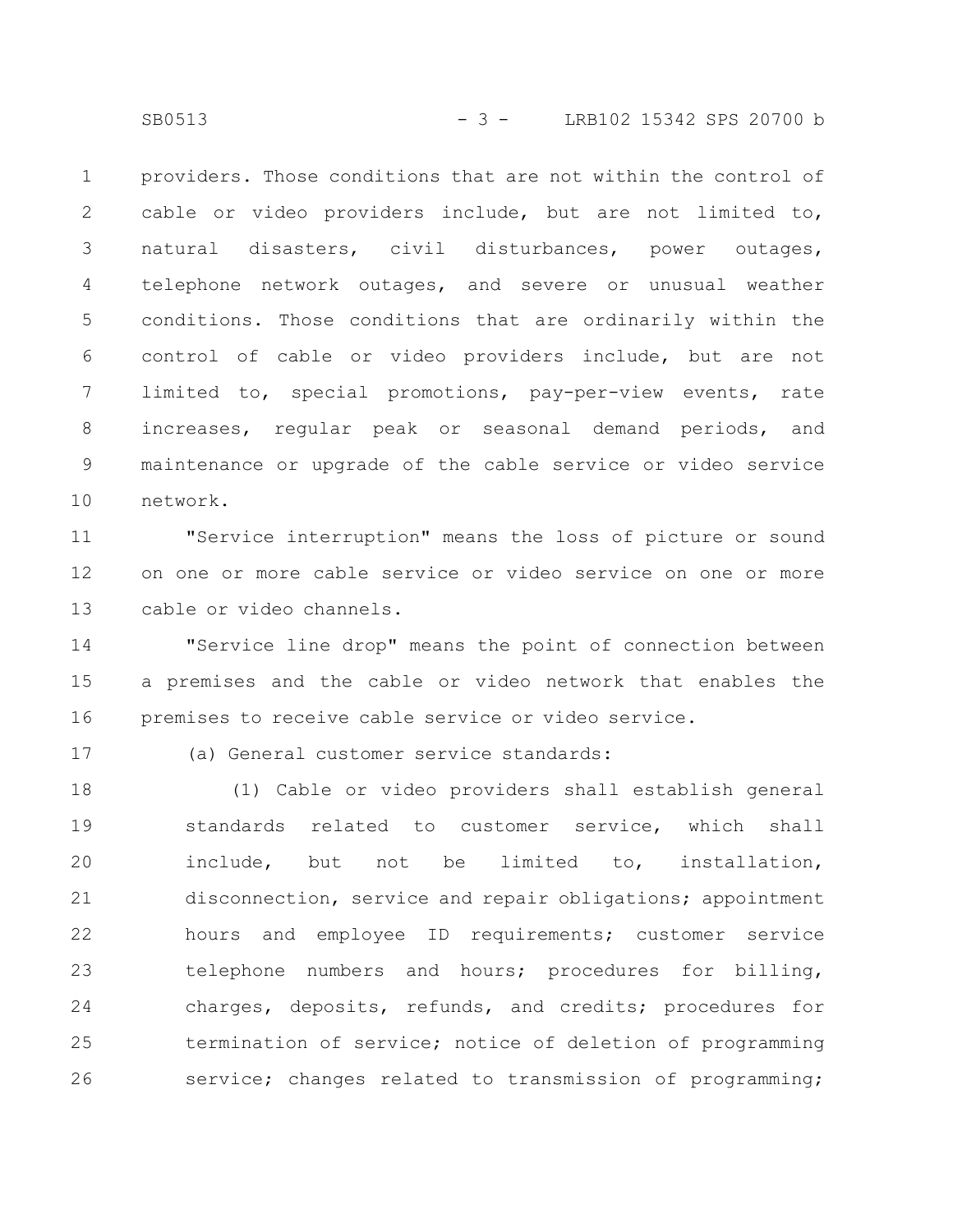changes or increases in rates; the use and availability of parental control or lock-out devices; the use and availability of an A/B switch if applicable; complaint procedures and procedures for bill dispute resolution; a description of the rights and remedies available to consumers if the cable or video provider does not materially meet its customer service standards; and special services for customers with visual, hearing, or mobility disabilities. 1 2 3 4 5 6 7 8 9

(2) Cable or video providers' rates for each level of service, rules, regulations, and policies related to its cable service or video service described in paragraph (1) of this subsection (a) must be made available to the public and displayed clearly and conspicuously on the cable or video provider's site on the Internet. If a promotional price or a price for a specified period of time is offered, the cable or video provider shall display the price at the end of the promotional period or specified period of time clearly and conspicuously with the display of the promotional price or price for a specified period of time. The cable or video provider shall provide this information upon request. 10 11 12 13 14 15 16 17 18 19 20 21 22

(3) Cable or video providers shall provide notice concerning their general customer service standards to all customers. This notice shall be offered when service is first activated and upon request thereafter. The 23 24 25 26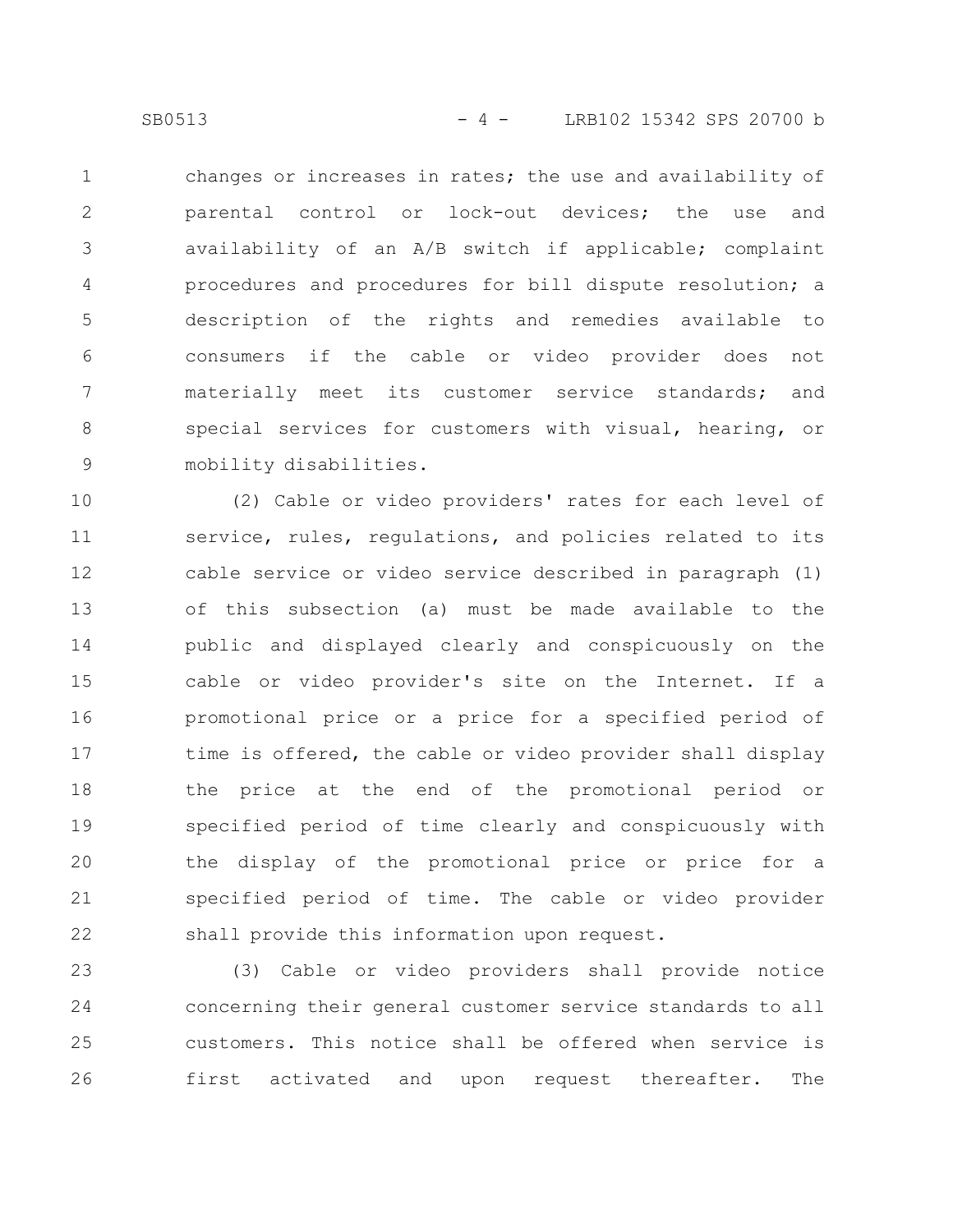information in the notice shall also be available on the cable or video providers' websites and shall include all of the information specified in paragraph (1) of this subsection (a), as well as the following: a listing of services offered by the cable or video providers, which shall clearly describe programming for all services and all levels of service; the rates for all services and levels of service; a telephone number through which customers may subscribe to, change, or terminate service, request customer service, or seek general or billing information; instructions on the use of the cable or video services; and a description of rights and remedies that the cable or video providers shall make available to their customers if they do not materially meet the general customer service standards described in this Act. 1 2 3 4 5 6 7 8 9 10 11 12 13 14 15

16

(b) General customer service obligations:

(1) Cable or video providers shall render reasonably efficient service, promptly make repairs, and interrupt service only as necessary and for good cause, during periods of minimum use of the system and for no more than 24 hours. 17 18 19 20 21

(2) All service representatives or any other person who contacts customers or potential customers on behalf of the cable or video provider shall have a visible identification card with their name and photograph and shall orally identify themselves upon first contact with 22 23 24 25 26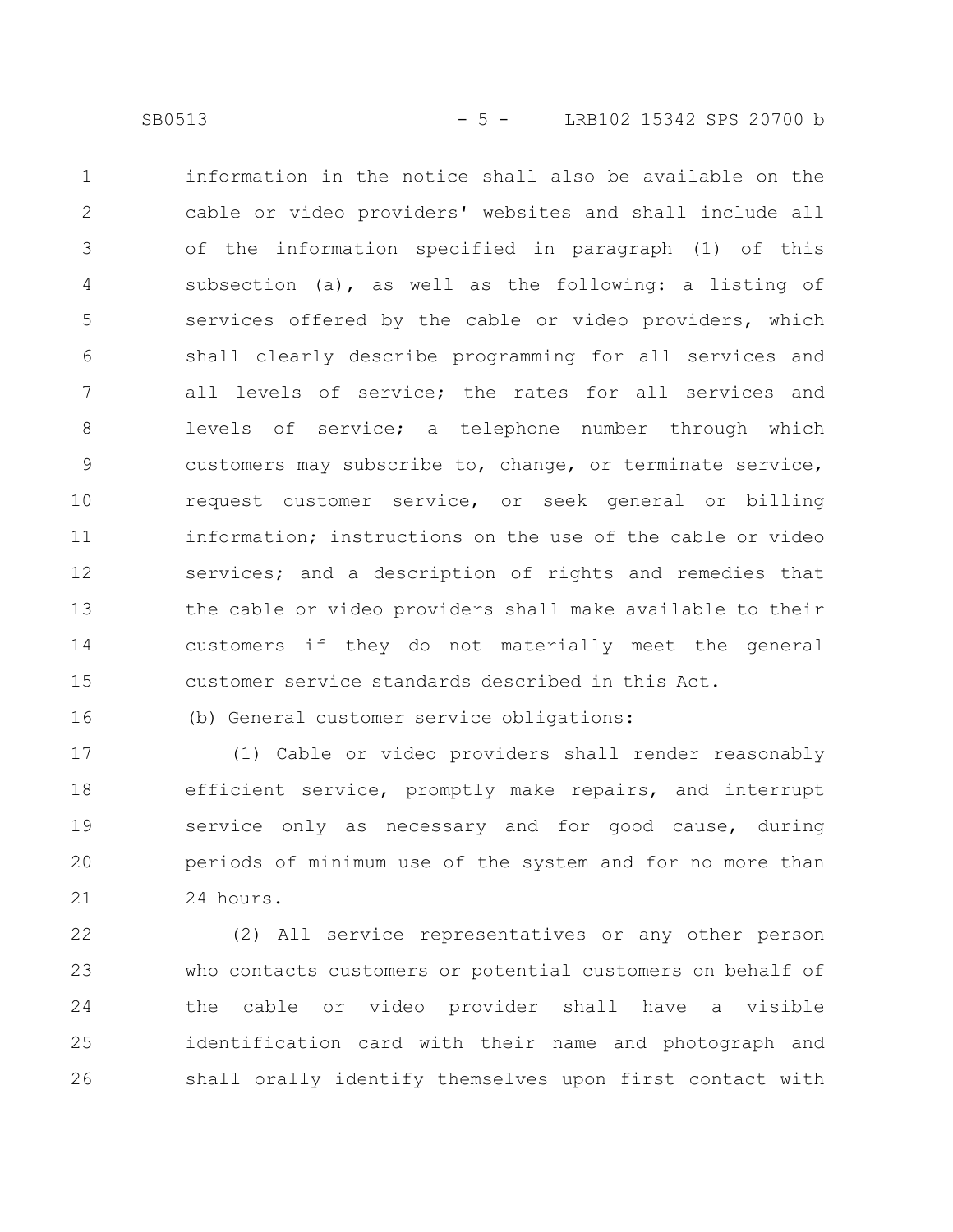the customer. Customer service representatives shall orally identify themselves to callers immediately following the greeting during each telephone contact with the public. 1 2 3 4

(3) The cable or video providers shall: (i) maintain a customer service facility within the boundaries of a local unit of government staffed by customer service representatives that have the capacity to accept payment, adjust bills, and respond to repair, installation, reconnection, disconnection, or other service calls and distribute or receive converter boxes, remote control units, digital stereo units, or other equipment related to the provision of cable or video service; (ii) provide customers with bill payment facilities through retail, financial, or other commercial institutions located within the boundaries of a local unit of government; (iii) provide an address, toll-free telephone number or electronic address to accept bill payments and correspondence and provide secure collection boxes for the receipt of bill payments and the return of equipment, provided that if a cable or video provider provides secure collection boxes, it shall provide a printed receipt when items are deposited; or (iv) provide an address, toll-free telephone number, or electronic address to accept bill payments and correspondence and provide a method for customers to return equipment to the cable or video 5 6 7 8 9 10 11 12 13 14 15 16 17 18 19 20 21 22 23 24 25 26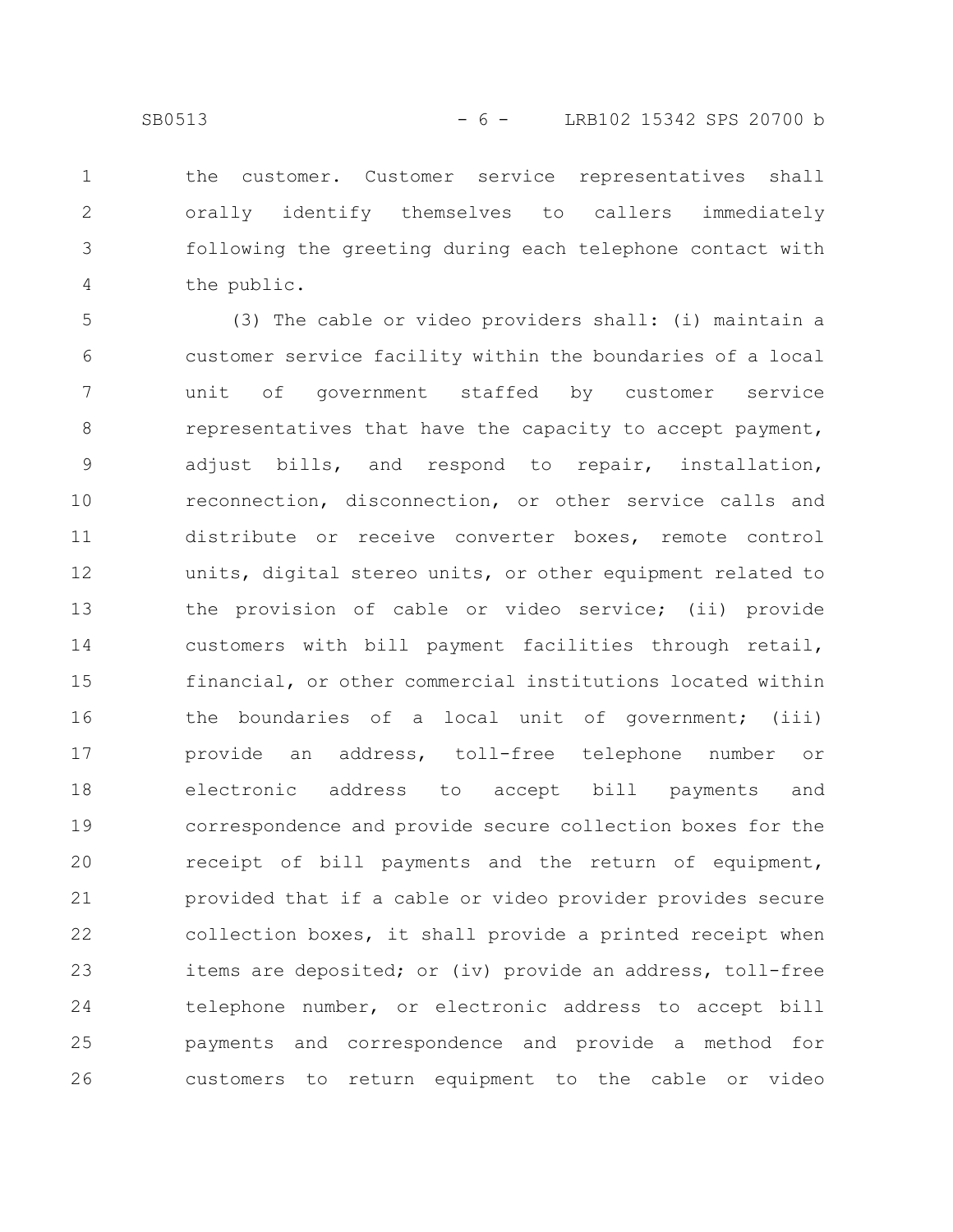SB0513 - 7 - LRB102 15342 SPS 20700 b

1

provider at no cost to the customer.

(4) In each contact with a customer, the service representatives or any other person who contacts customers or potential customers on behalf of the cable or video provider shall state the estimated cost of the service, repair, or installation orally prior to delivery of the service or before any work is performed, shall provide the customer with an oral statement of the total charges before terminating the telephone call or other contact in which a service is ordered, whether in-person or over the Internet, and shall provide a written statement of the total charges before leaving the location at which the work was performed. In the event that the cost of service is a promotional price or is for a limited period of time, the cost of service at the end of the promotion or limited period of time shall be disclosed. 2 3 4 5 6 7 8 9 10 11 12 13 14 15 16

(5) Cable or video providers shall provide customers a minimum of 30 days' written notice before increasing rates or eliminating transmission of programming and shall submit the notice of any rate increase to the local unit of government in advance of distribution to customers, provided that the cable or video provider is not in violation of this provision if the elimination of transmission of programming was outside the control of the provider, in which case the provider shall use reasonable efforts to provide as much notice as possible, and any 17 18 19 20 21 22 23 24 25 26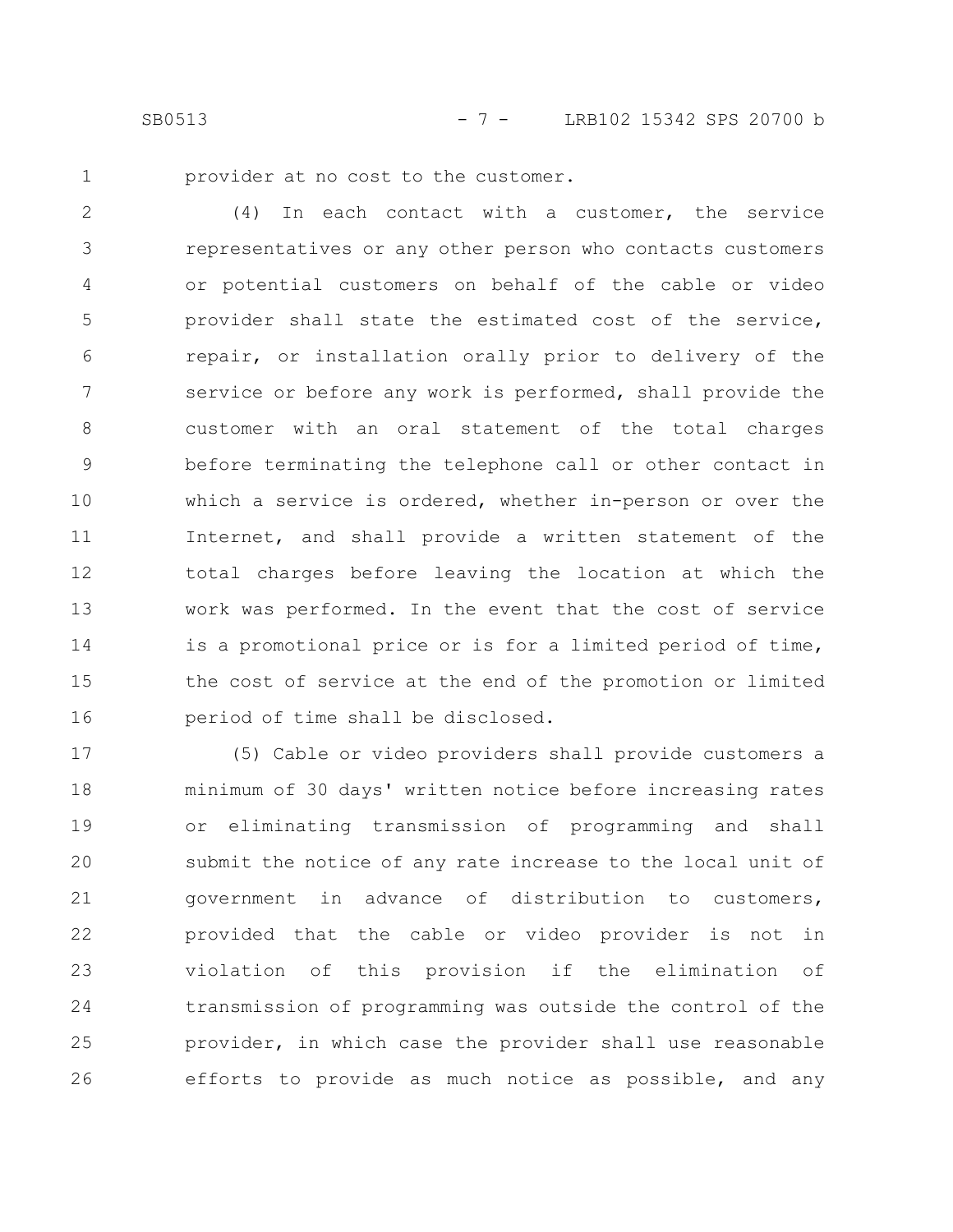1

2

rate decrease related to the elimination of transmission of programming shall be applied to the date of the change.

(6) Cable or video providers shall provide clear visual and audio reception that meets or exceeds applicable Federal Communications Commission technical standards. If a customer experiences poor video or audio reception due to the equipment of the cable or video provider, the cable or video provider shall promptly repair the problem at its own expense. 3 4 5 6 7 8 9

(c) Bills, payment, and termination: 10

(1) Cable or video providers shall render monthly bills that are clear, accurate, and understandable. 11 12

(2) Every residential customer who pays bills directly to the cable or video provider shall have at least 28 days from the date of the bill to pay the listed charges. 13 14 15

(3) Customer payments shall be posted promptly. When the payment is sent by United States mail, payment is considered paid on the date it is postmarked. 16 17 18

(4) Cable or video providers may not terminate residential service for nonpayment of a bill unless the cable or video provider furnishes notice of the delinquency and impending termination at least 15 days prior to the proposed termination. Notice of proposed termination shall be mailed, postage prepaid, to the customer to whom service is billed. Notice of proposed termination shall not be mailed until the 24th day after 19 20 21 22 23 24 25 26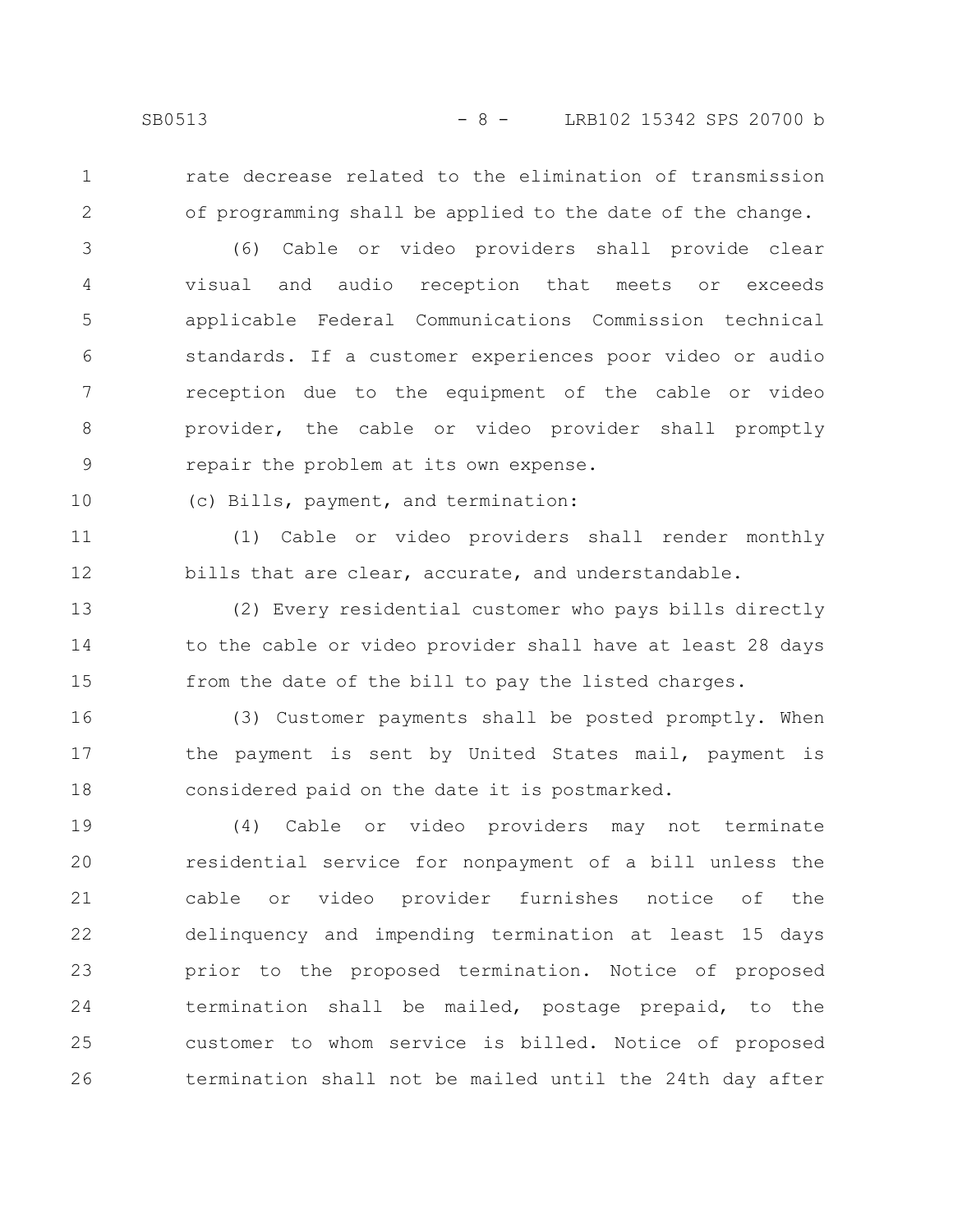the date of the bill for services. Notice of delinquency and impending termination may be part of a billing statement only if the notice is designed to be conspicuous. The cable or video providers may not assess a late fee prior to the 24th day after the date of the bill for service. 1 2 3 4 5 6

(5) Every notice of impending termination shall include all of the following: the name and address of customer; the amount of the delinquency; the date on which payment is required to avoid termination; and the telephone number of the cable or video provider's service representative to make payment arrangements and to provide additional information about the charges for failure to return equipment and for reconnection, if any. 7 8 9 10 11 12 13 14

(6) Service may only be terminated on days when the customer is able to reach a service representative of the cable or video providers, either in person or by telephone. 15 16 17 18

(7) Any service terminated by a cable or video provider without good cause shall be restored without any reconnection fee, charge, or penalty; good cause for termination includes, but is not limited to, failure to pay a bill by the date specified in the notice of impending termination, payment by check for which there are insufficient funds, theft of service, abuse of equipment or personnel, or other similar subscriber actions. 19 20 21 22 23 24 25 26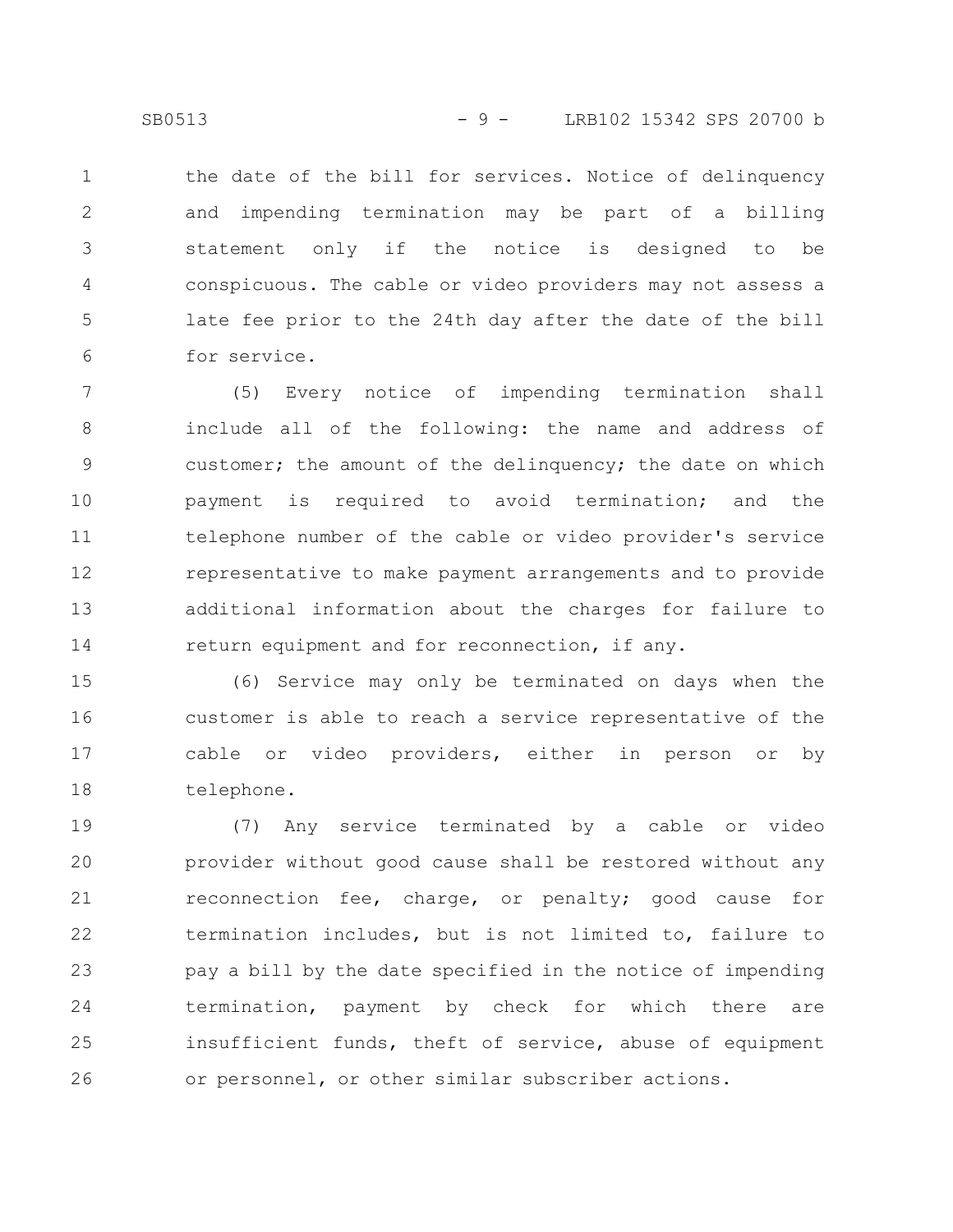SB0513 - 10 - LRB102 15342 SPS 20700 b

(8) Cable or video providers shall cease charging a customer for any or all services within one business day after it receives a request to immediately terminate service or on the day requested by the customer if such a date is at least 5 days from the date requested by the customer. Nothing in this subsection (c) shall prohibit the provider from billing for charges that the customer incurs prior to the date of termination. Cable or video providers shall issue a credit no later than the customer's next billing cycle following the determination that a credit is warranted. Cable or video providers shall issue a refund or return a deposit promptly, but not later than either the customer's next billing cycle following resolution of the request or 30 days, whichever is earlier, or the return of equipment, if any, whichever is later. 1 2 3 4 5 6 7 8 9 10 11 12 13 14 15 16

(9) The customers or subscribers of a cable or video provider shall be allowed to disconnect their service at any time within the first 30 days after subscribing to or upgrading the service. Within this 30-day period, cable or video providers shall not charge or impose any fees or penalties on the customer for disconnecting service, including, but not limited to, any installation charge or the imposition of an early termination charge, except the cable or video provider may impose a charge or fee to offset any rebates or credits received by the customer and 17 18 19 20 21 22 23 24 25 26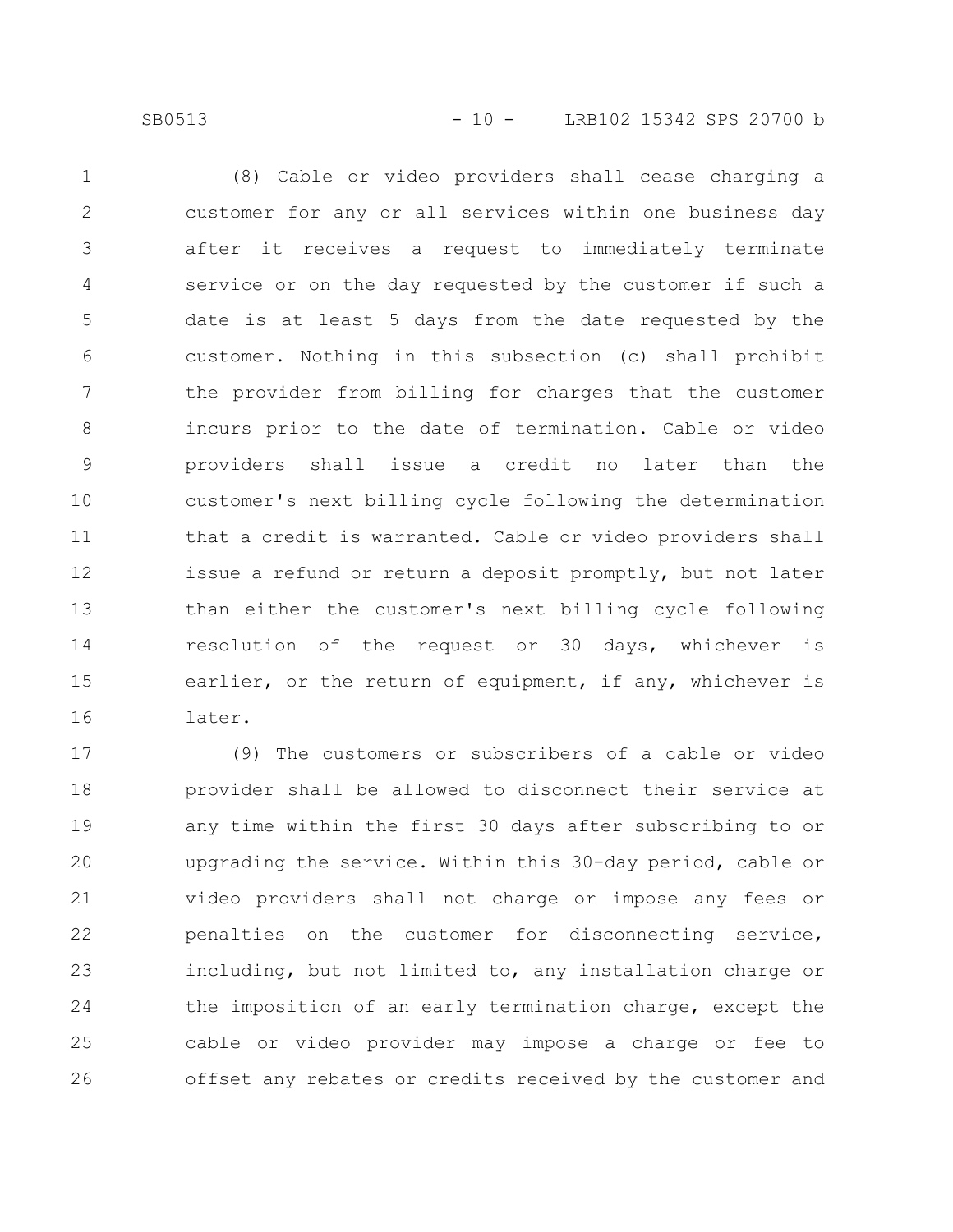may impose monthly service or maintenance charges, including pay-per-view and premium services charges, during such 30-day period. 1 2 3

(10) Cable or video providers shall cease charging customers for modems and routers, whether rented together or separately, when the customer has paid to the provider the wholesale cost of the modem or router, or modem and router if rented together, plus a reasonable mark-up not to exceed 5% of the modem, router, or modem and router wholesale cost to the provider. Cable and video providers shall provide notice regarding the discontinuance of rental charges to the customer in each billing statement. The notice shall include a disclosure of rights and responsibilities relating to the maintenance of modems and routers. 4 5 6 7 8 9 10 11 12 13 14 15

### 16

(d) Response to customer inquiries:

(1) Cable or video providers will maintain a toll-free telephone access line that is available to customers 24 hours a day, 7 days a week to accept calls regarding installation, termination, service, and complaints. Trained, knowledgeable, qualified service representatives of the cable or video providers will be available to respond to customer telephone inquiries during normal business hours. Customer service representatives shall be able to provide credit, waive fees, schedule appointments, and change billing cycles. Any difficulties that cannot be 17 18 19 20 21 22 23 24 25 26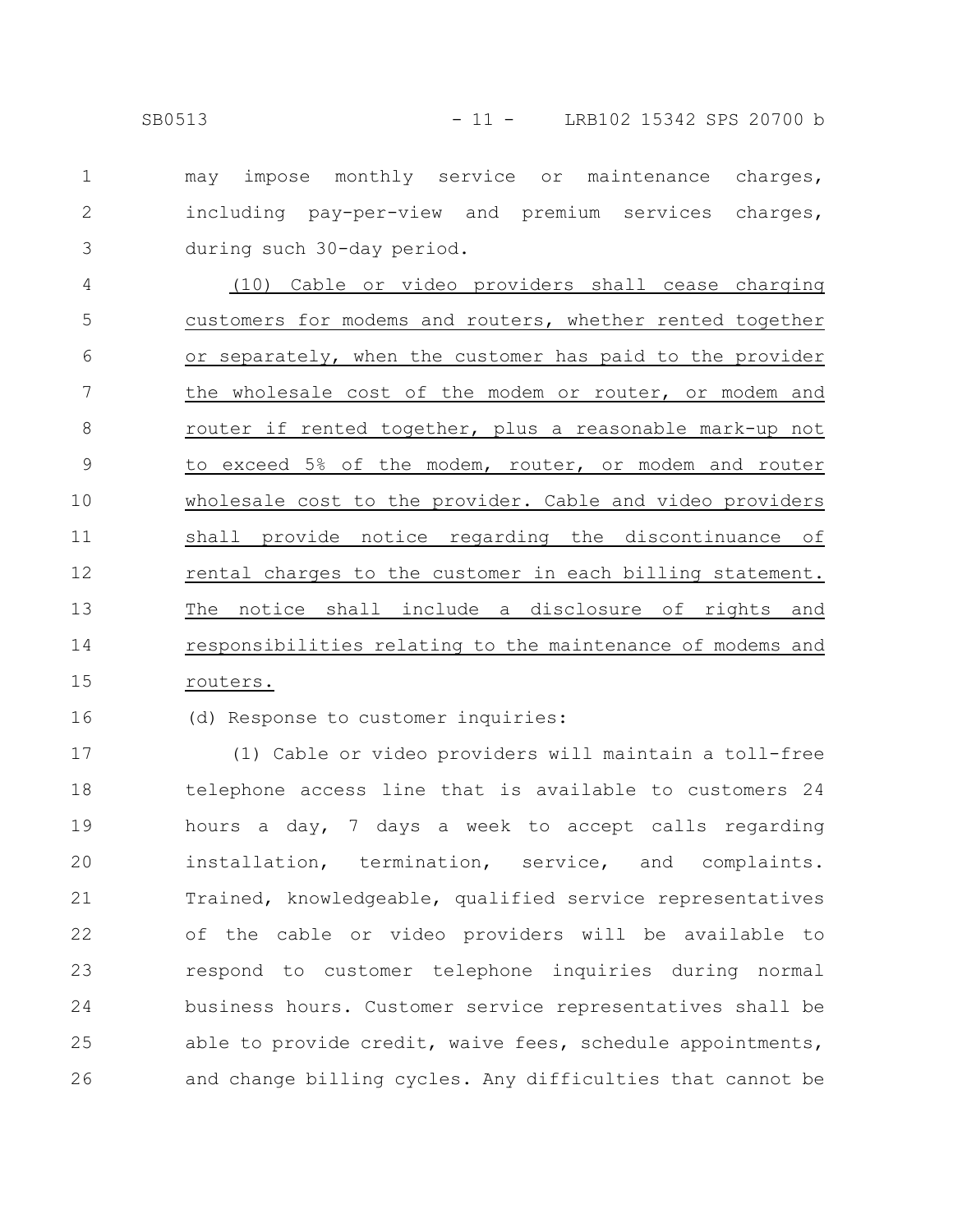resolved by the customer service representatives shall be referred to a supervisor who shall make his or her best efforts to resolve the issue immediately. If the supervisor does not resolve the issue to the customer's satisfaction, the customer shall be informed of the cable or video provider's complaint procedures and procedures for billing dispute resolution and given a description of the rights and remedies available to customers to enforce the terms of this Article, including the customer's rights to have the complaint reviewed by the local unit of government, to request mediation, and to review in a court of competent jurisdiction. 1 2 3 4 5 6 7 8 9 10 11 12

(2) After normal business hours, the access line may be answered by a service or an automated response system, including an answering machine. Inquiries received by telephone or e-mail after normal business hours shall be responded to by a trained service representative on the next business day. The cable or video provider shall respond to a written billing inquiry within 10 days of receipt of the inquiry. 13 14 15 16 17 18 19 20

(3) Cable or video providers shall provide customers seeking non-standard installations with a total installation cost estimate and an estimated date of completion. The actual charge to the customer shall not exceed the estimated cost without the written consent of the customer. 21 22 23 24 25 26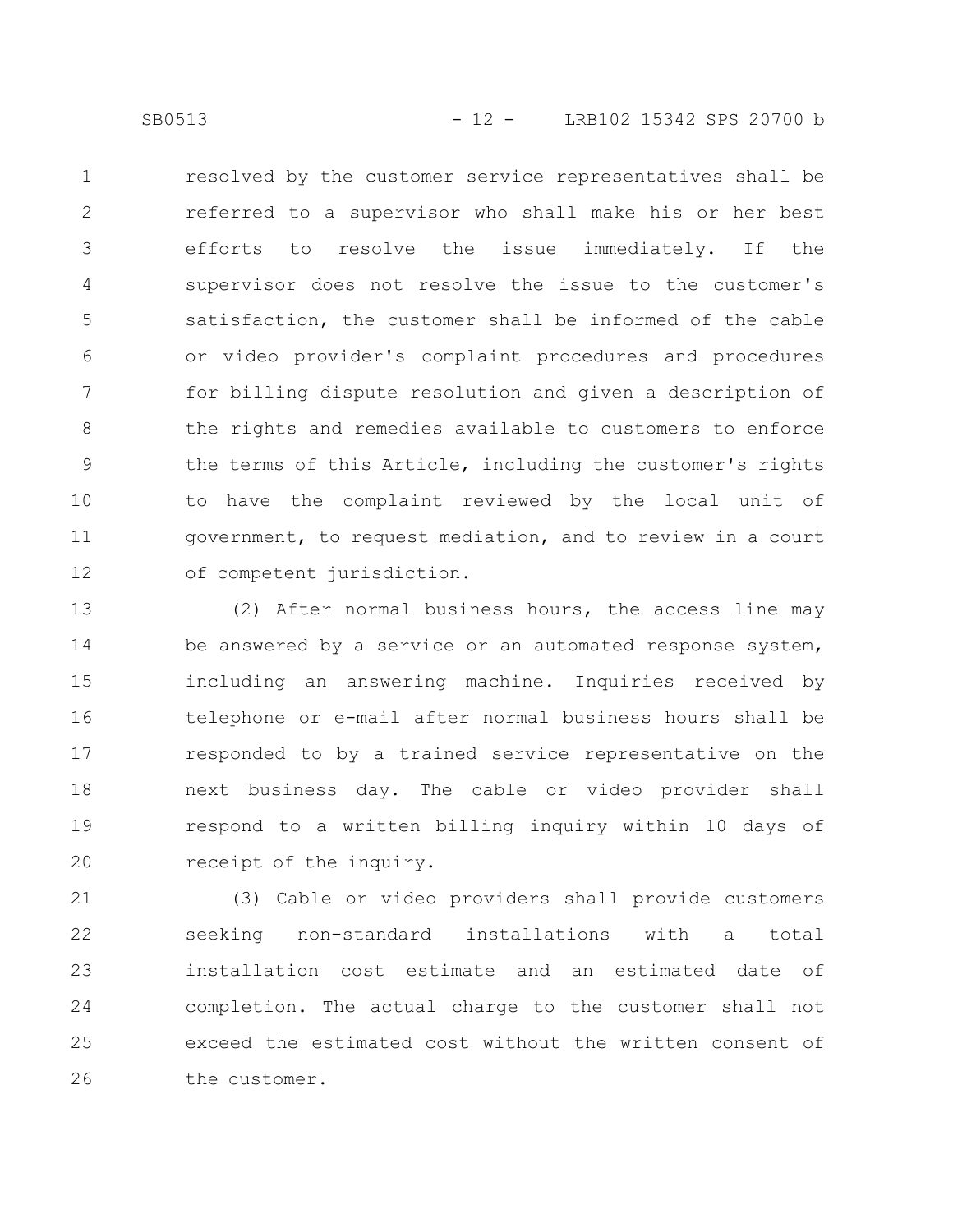(4) If the cable or video provider receives notice that an unsafe condition exists with respect to its equipment, it shall investigate such condition immediately and shall take such measures as are necessary to remove or eliminate the unsafe condition. The cable or video provider shall inform the local unit of government promptly, but no later than 2 hours after it receives notification of an unsafe condition that it has not remedied. 1 2 3 4 5 6 7 8 9

(5) Under normal operating conditions, telephone answer time by the cable or video provider's customer representative, including wait time, shall not exceed 30 seconds when the connection is made. If the call needs to be transferred, transfer time shall not exceed 30 seconds. These standards shall be met no less than 90% of the time under normal operating conditions, measured on a quarterly basis. The cable or video provider shall not be required to acquire equipment or perform surveys to measure compliance with these telephone answering standards unless an historical record of complaints indicates a clear failure to comply. 10 11 12 13 14 15 16 17 18 19 20 21

(6) Under normal operating conditions, the cable or video provider's customers will receive a busy signal less than 3% of the time. 22 23 24

(e) Under normal operating conditions, each of the following standards related to installations, outages, and 25 26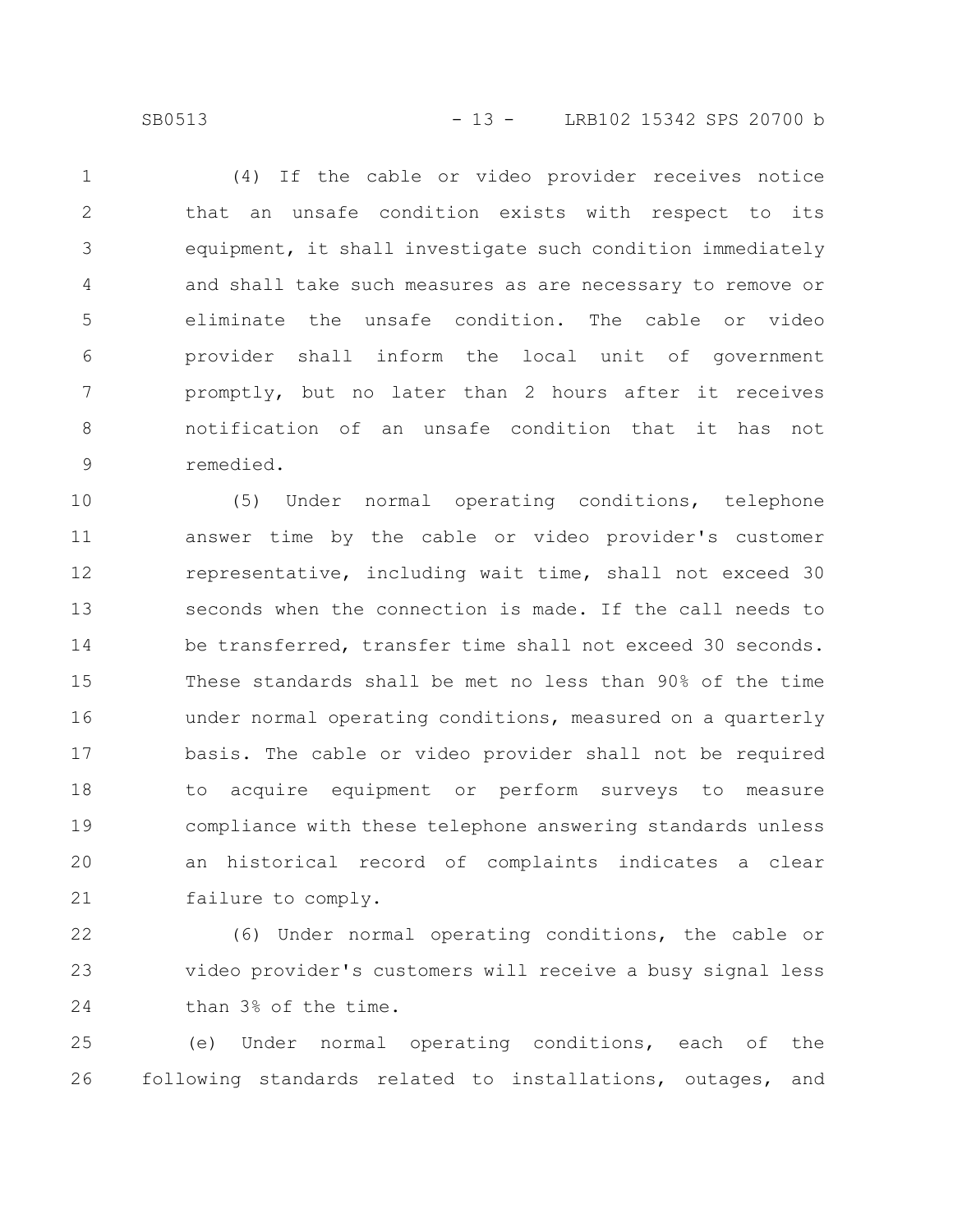service calls will be met no less than 95% of the time measured on a quarterly basis: 1 2

(1) Standard installations will be performed within 7 business days after an order has been placed. "Standard" installations are those that are located up to 125 feet from the existing distribution system. 3 4 5 6

(2) Excluding conditions beyond the control of the cable or video providers, the cable or video providers will begin working on "service interruptions" promptly and in no event later than 24 hours after the interruption is reported by the customer or otherwise becomes known to the cable or video providers. Cable or video providers must begin actions to correct other service problems the next business day after notification of the service problem and correct the problem. 7 8 9 10 11 12 13 14 15

(3) The "appointment window" alternatives for installations, service calls, and other installation activities will be either a specific time or, at a maximum, a 4-hour time block during evening, weekend, and normal business hours. The cable or video provider may schedule service calls and other installation activities outside of these hours for the express convenience of the customer. 16 17 18 19 20 21 22 23

(4) Cable or video providers may not cancel an appointment with a customer after the close of business on the business day prior to the scheduled appointment. If 24 25 26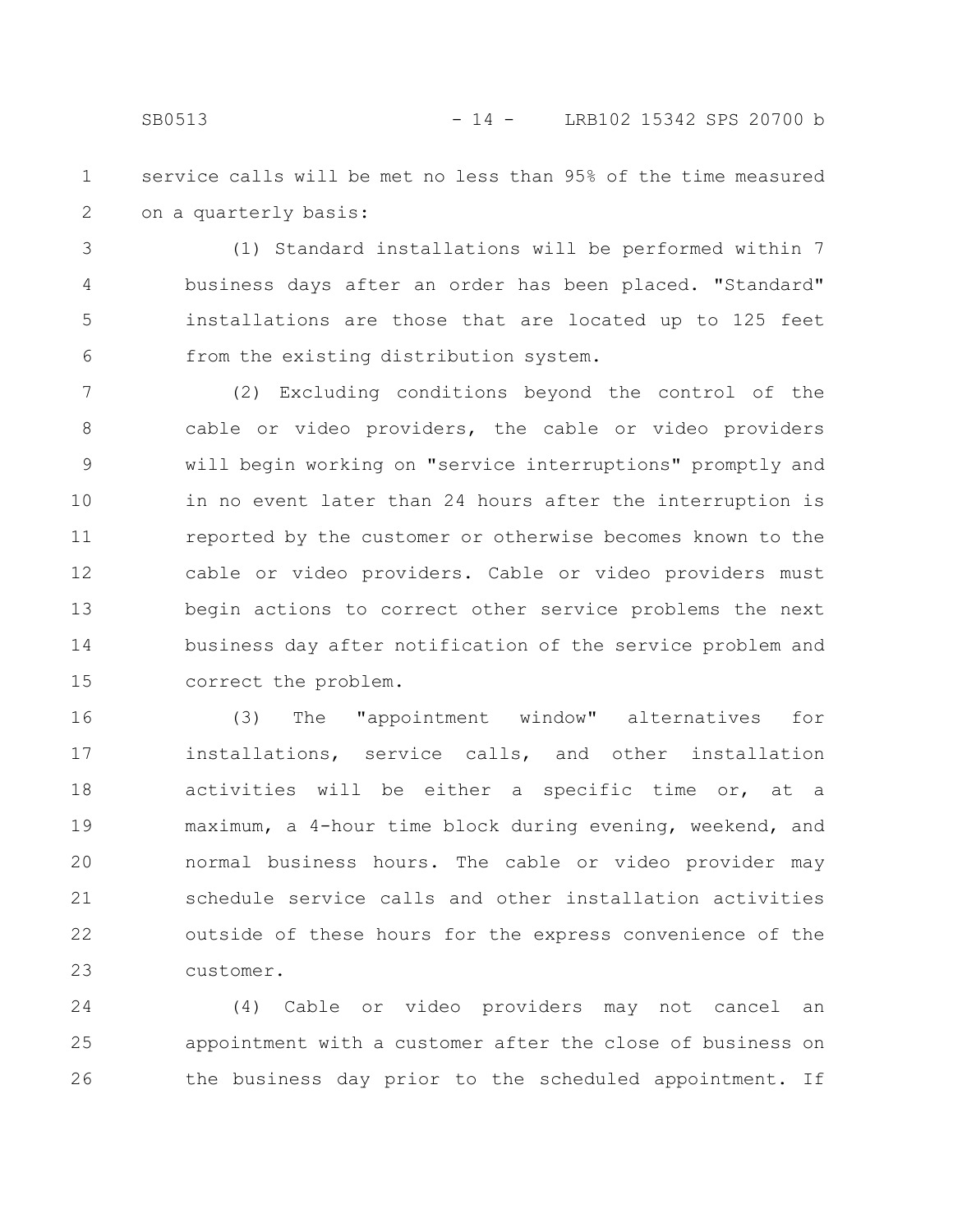the cable or video provider's representative is running late for an appointment with a customer and will not be able to keep the appointment as scheduled, the customer will be contacted. The appointment will be rescheduled, as necessary, at a time that is convenient for the customer, even if the rescheduled appointment is not within normal business hours. 1 2 3 4 5 6 7

(f) Public benefit obligation: 8

(1) All cable or video providers offering service pursuant to the Cable and Video Competition Law of 2007, the Illinois Municipal Code, or the Counties Code shall provide a free service line drop and free basic service to all current and future public buildings within their footprint, including, but not limited to, all local unit of government buildings, public libraries, and public primary and secondary schools, whether owned or leased by that local unit of government ("eligible buildings"). Such service shall be used in a manner consistent with the government purpose for the eligible building and shall not be resold. 9 10 11 12 13 14 15 16 17 18 19 20

(2) This obligation only applies to those cable or video service providers whose cable service or video service systems pass eligible buildings and its cable or video service is generally available to residential subscribers in the same local unit of government in which the eligible building is located. The burden of providing 21 22 23 24 25 26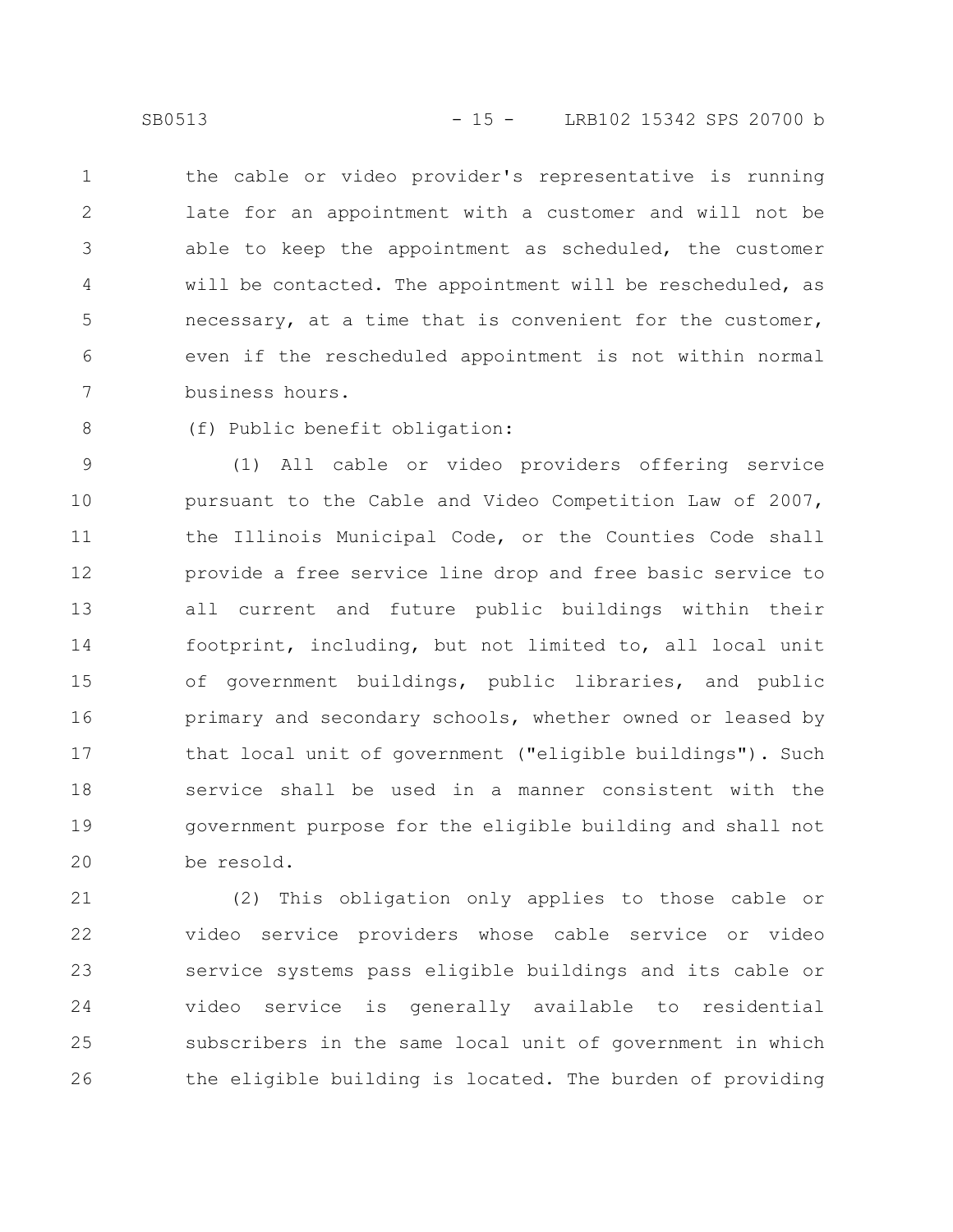such service at each eligible building shall be shared by all cable and video providers whose systems pass the eligible buildings in an equitable and competitively neutral manner, and nothing herein shall require duplicative installations by more than one cable or video provider at each eligible building. Cable or video providers operating in a local unit of government shall meet as necessary and determine who will provide service to eligible buildings under this subsection (f). If the cable or video providers are unable to reach an agreement, they shall meet with the local unit of government, which shall determine which cable or video providers will serve each eligible building. The local unit of government shall bear the costs of any inside wiring or video equipment costs not ordinarily provided as part of the cable or video provider's basic offering. 1 2 3 4 5 6 7 8 9 10 11 12 13 14 15 16

(g) After the cable or video providers have offered service for one year, the cable or video providers shall make an annual report to the Commission, to the local unit of government, and to the Attorney General that it is meeting the standards specified in this Article, identifying the number of complaints it received over the prior year in the State and specifying the number of complaints related to each of the following: (1) billing, charges, refunds, and credits; (2) installation or termination of service; (3) quality of service and repair; (4) programming; and (5) miscellaneous complaints 17 18 19 20 21 22 23 24 25 26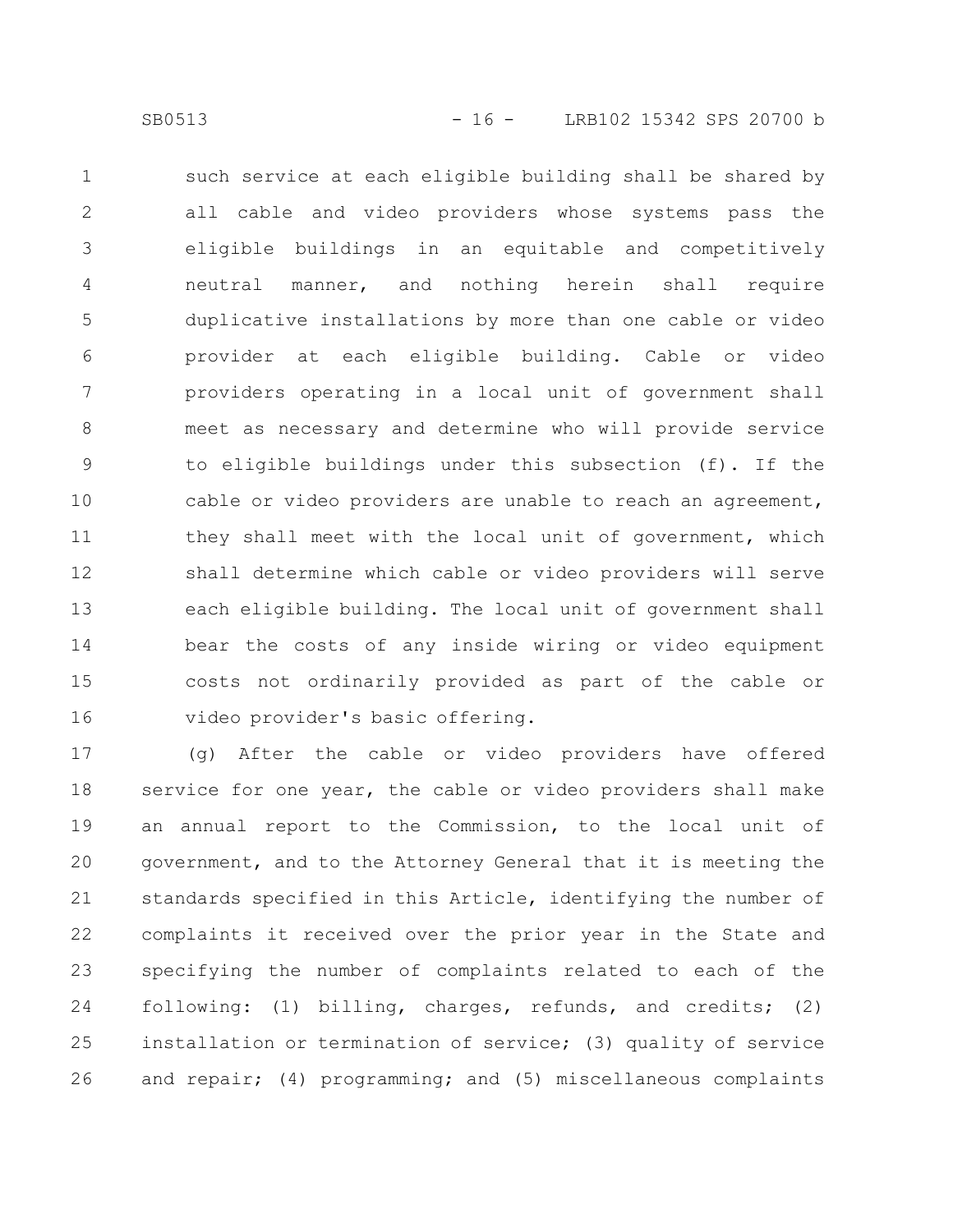SB0513 - 17 - LRB102 15342 SPS 20700 b

that do not fall within these categories. 1

(h) To the extent consistent with federal law, cable or video providers shall offer the lowest-cost basic cable or video service as a stand-alone service to residential customers at reasonable rates. Cable or video providers shall not require the subscription to any service other than the lowest-cost basic service or to any telecommunications or information service, as a condition of access to cable or video service, including programming offered on a per channel or per program basis. Cable or video providers shall not discriminate between subscribers to the lowest-cost basic service, subscribers to other cable services or video services, and other subscribers with regard to the rates charged for cable or video programming offered on a per channel or per program basis. 2 3 4 5 6 7 8 9 10 11 12 13 14 15

(i) To the extent consistent with federal law, cable or video providers shall ensure that charges for changes in the subscriber's selection of services or equipment shall be based on the cost of such change and shall not exceed nominal amounts when the system's configuration permits changes in service tier selection to be effected solely by coded entry on a computer terminal or by other similarly simple method. 16 17 18 19 20 21 22

(j) To the extent consistent with federal law, cable or video providers shall have a rate structure for the provision of cable or video service that is uniform throughout the area within the boundaries of the local unit of government. This 23 24 25 26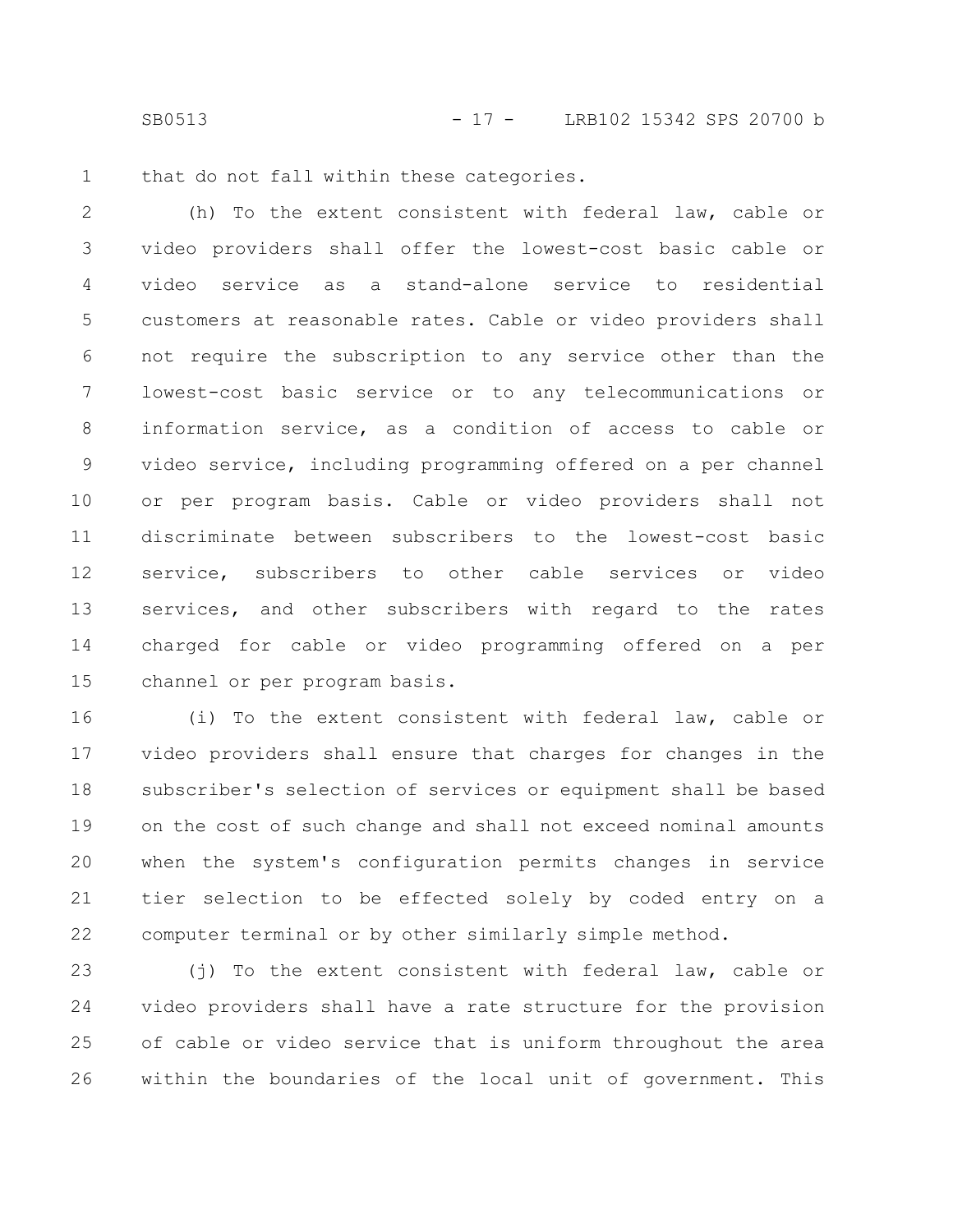subsection (j) is not intended to prohibit bulk discounts to multiple dwelling units or to prohibit reasonable discounts to senior citizens or other economically disadvantaged groups. 1 2 3

(k) To the extent consistent with federal law, cable or video providers shall not charge a subscriber for any service or equipment that the subscriber has not affirmatively requested or affirmatively agreed to by name. For purposes of this subsection (k), a subscriber's failure to refuse a cable or video provider's proposal to provide service or equipment shall not be deemed to be an affirmative request for such service or equipment. 4 5 6 7 8 9 10 11

(l) No contract or service agreement containing an early termination clause offering residential cable or video services or any bundle including such services shall be for a term longer than 2 years. Any contract or service offering with a term of service that contains an early termination fee shall limit the early termination fee to not more than the value of any additional goods or services provided with the cable or video services, the amount of the discount reflected in the price for cable services or video services for the period during which the consumer benefited from the discount, or a declining fee based on the remainder of the contract term. 12 13 14 15 16 17 18 19 20 21 22

(m) Cable or video providers shall not discriminate in the provision of services for the hearing and visually impaired, and shall comply with the accessibility requirements of 47 U.S.C. 613. Cable or video providers shall deliver and pick-up 23 24 25 26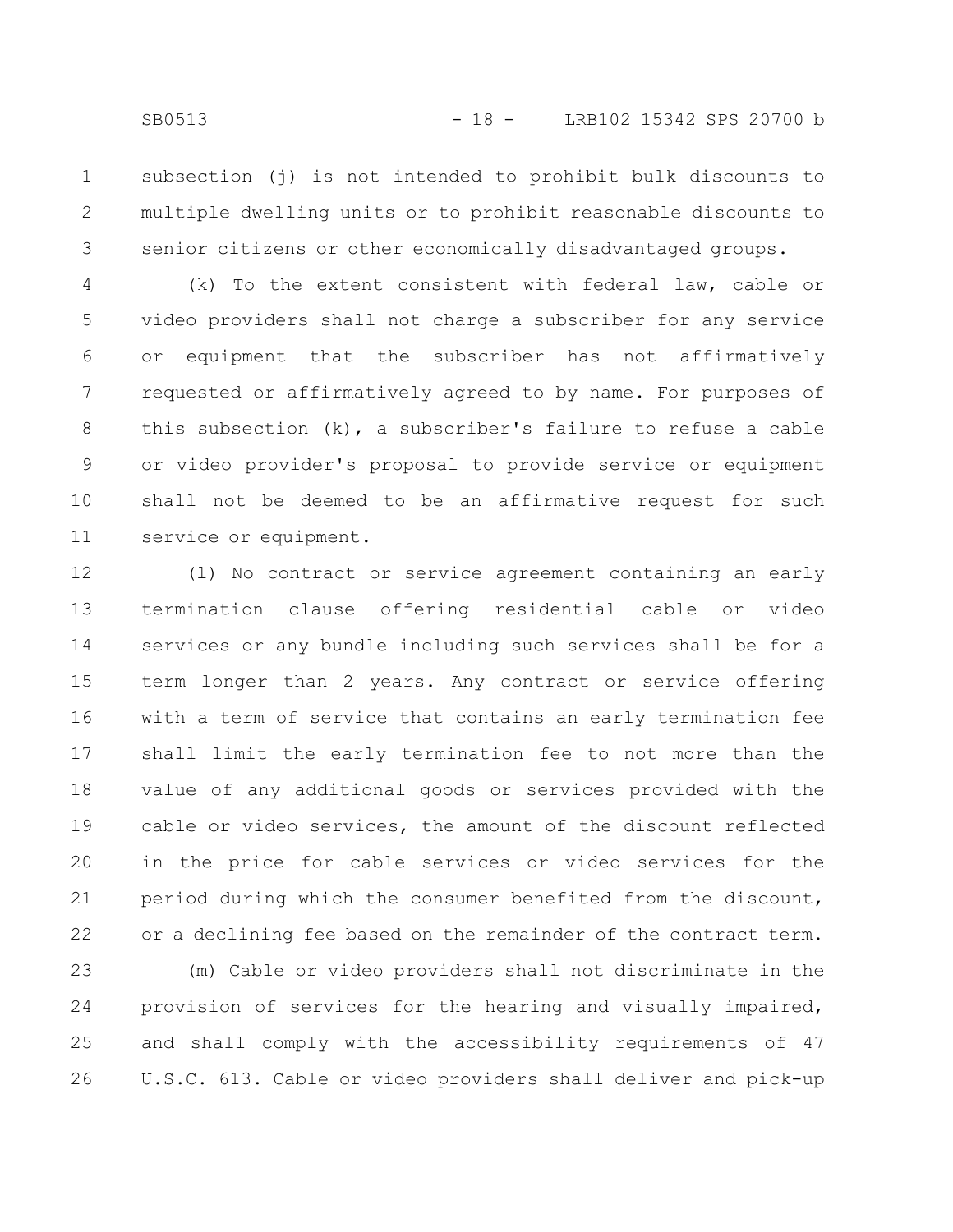or provide customers with pre-paid shipping and packaging for the return of converters and other necessary equipment at the home of customers with disabilities. Cable or video providers shall provide free use of a converter or remote control unit to mobility impaired customers. 1 2 3 4 5

(n)(1) To the extent consistent with federal law, cable or video providers shall comply with the provisions of 47 U.S.C. 532(h) and (j). The cable or video providers shall not exercise any editorial control over any video programming provided pursuant to this Section, or in any other way consider the content of such programming, except that a cable or video provider may refuse to transmit any leased access program or portion of a leased access program that contains obscenity, indecency, or nudity and may consider such content to the minimum extent necessary to establish a reasonable price for the commercial use of designated channel capacity by an unaffiliated person. This subsection (n) shall permit cable or video providers to enforce prospectively a written and published policy of prohibiting programming that the cable or video provider reasonably believes describes or depicts sexual or excretory activities or organs in a patently offensive manner as measured by contemporary community standards. 6 7 8 9 10 11 12 13 14 15 16 17 18 19 20 21 22

(2) Upon customer request, the cable or video provider shall, without charge, fully scramble or otherwise fully block the audio and video programming of each channel carrying such programming so that a person who is not a 23 24 25 26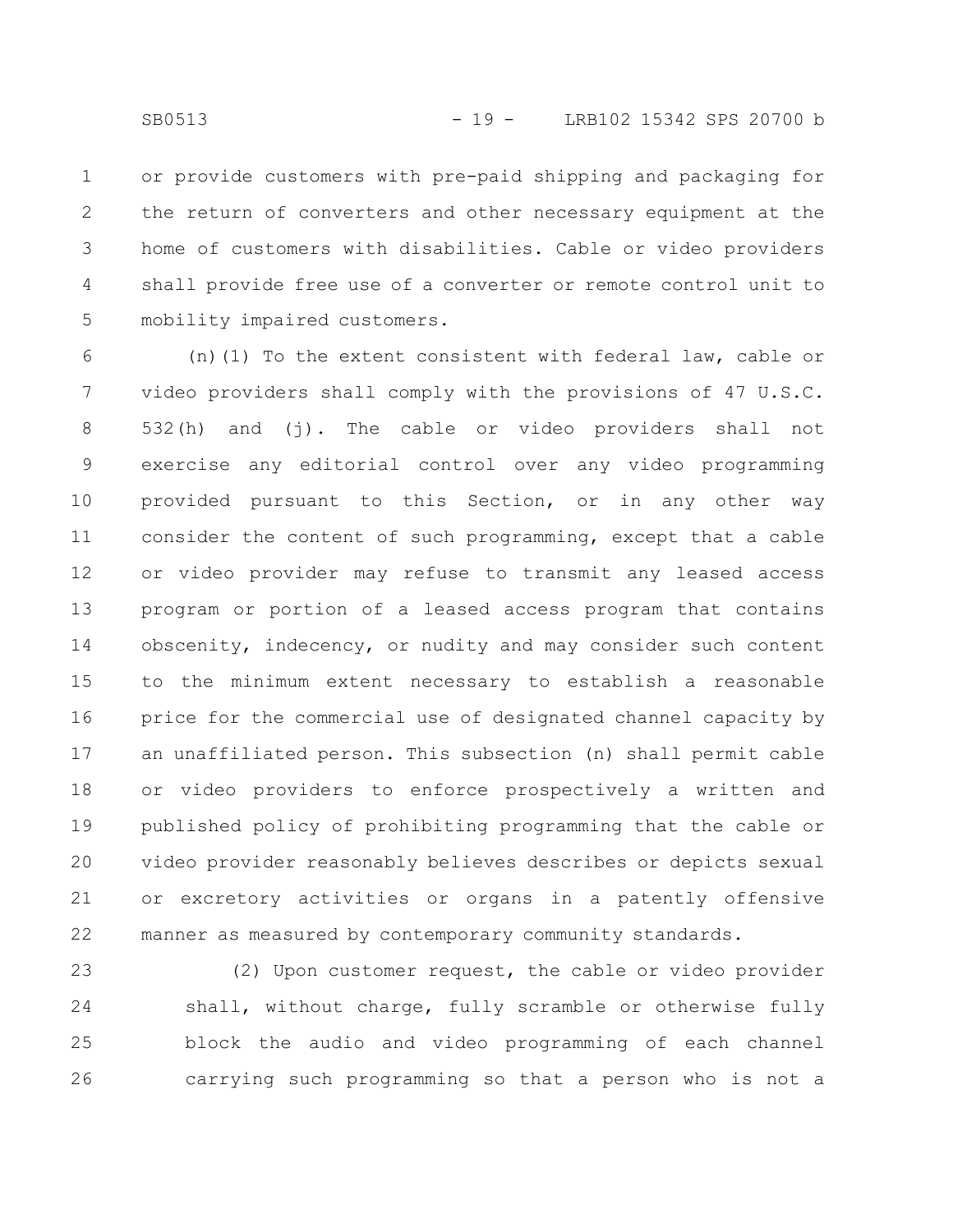1

subscriber does not receive the channel or programming.

(3) In providing sexually explicit adult programming or other programming that is indecent on any channel of its service primarily dedicated to sexually oriented programming, the cable or video provider shall fully scramble or otherwise fully block the video and audio portion of such channel so that a person who is not a subscriber to such channel or programming does not receive it. 2 3 4 5 6 7 8 9

(4) Scramble means to rearrange the content of the signal of the programming so that the programming cannot be viewed or heard in an understandable manner. 10 11 12

(o) Cable or video providers will maintain a listing, specific to the level of street address, of the areas where its cable or video services are available. Customers who inquire about purchasing cable or video service shall be informed about whether the cable or video provider's cable or video services are currently available to them at their specific location. 13 14 15 16 17 18 19

(p) Cable or video providers shall not disclose the name, address, telephone number or other personally identifying information of a cable service or video service customer to be used in mailing lists or to be used for other commercial purposes not reasonably related to the conduct of its business unless the cable or video provider has provided to the customer a notice, separately or included in any other 20 21 22 23 24 25 26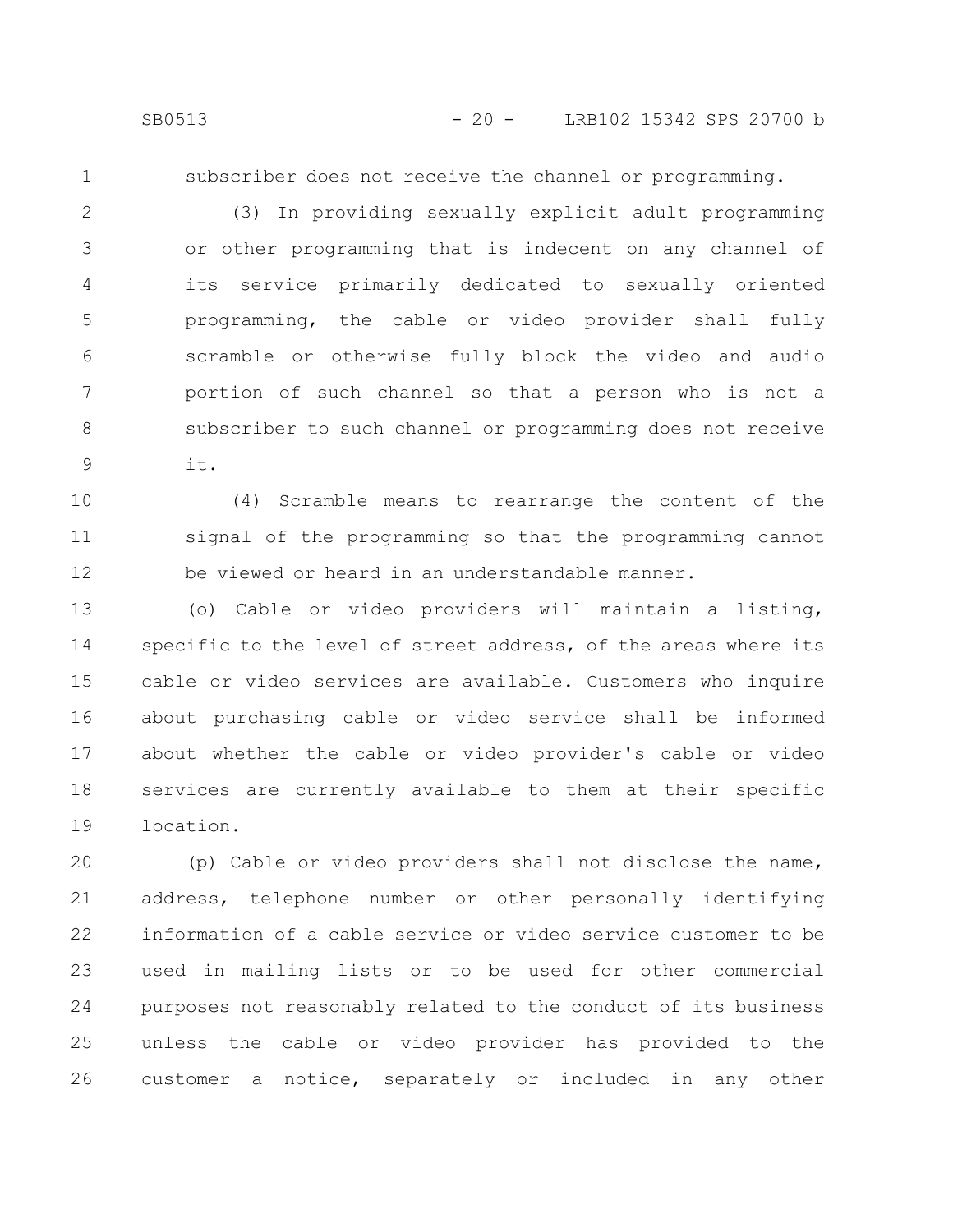customer service notice, that clearly and conspicuously describes the customer's ability to prohibit the disclosure. Cable or video providers shall provide an address and telephone number for a customer to use without a toll charge to prevent disclosure of the customer's name and address in mailing lists or for other commercial purposes not reasonably related to the conduct of its business to other businesses or affiliates of the cable or video provider. Cable or video providers shall comply with the consumer privacy requirements of Section 26-4.5 of the Criminal Code of 2012, the Restricted Call Registry Act, and 47 U.S.C. 551 that are in effect as of June 30, 2007 (the effective date of Public Act 95-9) and as amended thereafter. 1 2 3 4 5 6 7 8 9 10 11 12 13

(q) Cable or video providers shall implement an informal process for handling inquiries from local units of government and customers concerning billing issues, service issues, privacy concerns, and other consumer complaints. In the event that an issue is not resolved through this informal process, a local unit of government or the customer may request nonbinding mediation with the cable or video provider, with each party to bear its own costs of such mediation. Selection of the mediator will be by mutual agreement, and preference will be given to mediation services that do not charge the consumer for their services. In the event that the informal process does not produce a satisfactory result to the customer or the local unit of government, enforcement may be pursued as 14 15 16 17 18 19 20 21 22 23 24 25 26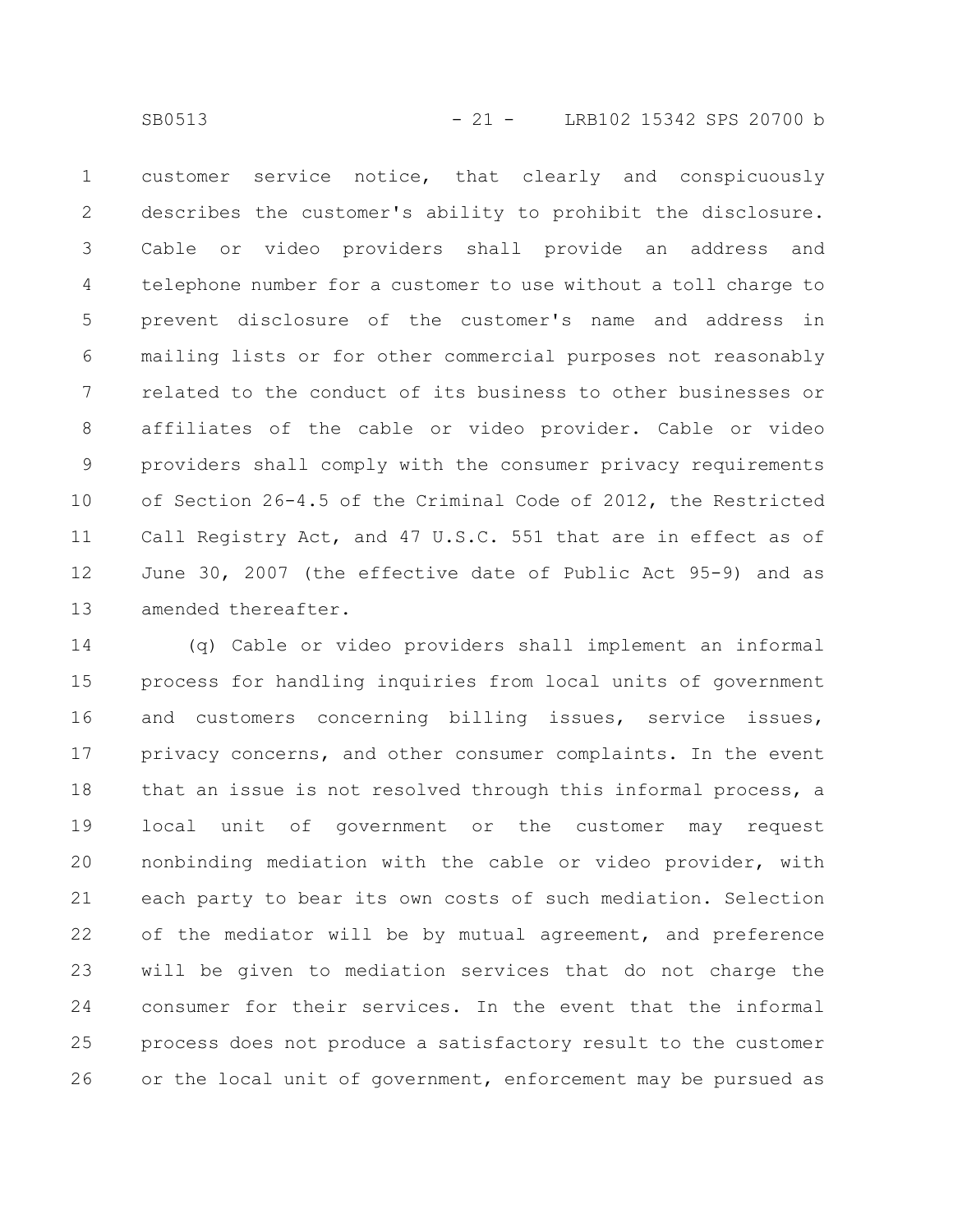1

provided in subdivision (4) of subsection (r) of this Section.

(r) The Attorney General and the local unit of government may enforce all of the customer service and privacy protection standards of this Section with respect to complaints received from residents within the local unit of government's jurisdiction, but it may not adopt or seek to enforce any additional or different customer service or performance standards under any other authority or provision of law. 2 3 4 5 6 7 8

(1) The local unit of government may, by ordinance, provide a schedule of penalties for any material breach of this Section by cable or video providers in addition to the penalties provided herein. No monetary penalties shall be assessed for a material breach if it is out of the reasonable control of the cable or video providers or its affiliate. Monetary penalties adopted in an ordinance pursuant to this Section shall apply on a competitively neutral basis to all providers of cable service or video service within the local unit of government's jurisdiction. In no event shall the penalties imposed under this subsection (r) exceed \$750 for each day of the material breach, and these penalties shall not exceed \$25,000 for each occurrence of a material breach per customer. 9 10 11 12 13 14 15 16 17 18 19 20 21 22 23

(2) For purposes of this Section, "material breach" means any substantial failure of a cable or video service provider to comply with service quality and other 24 25 26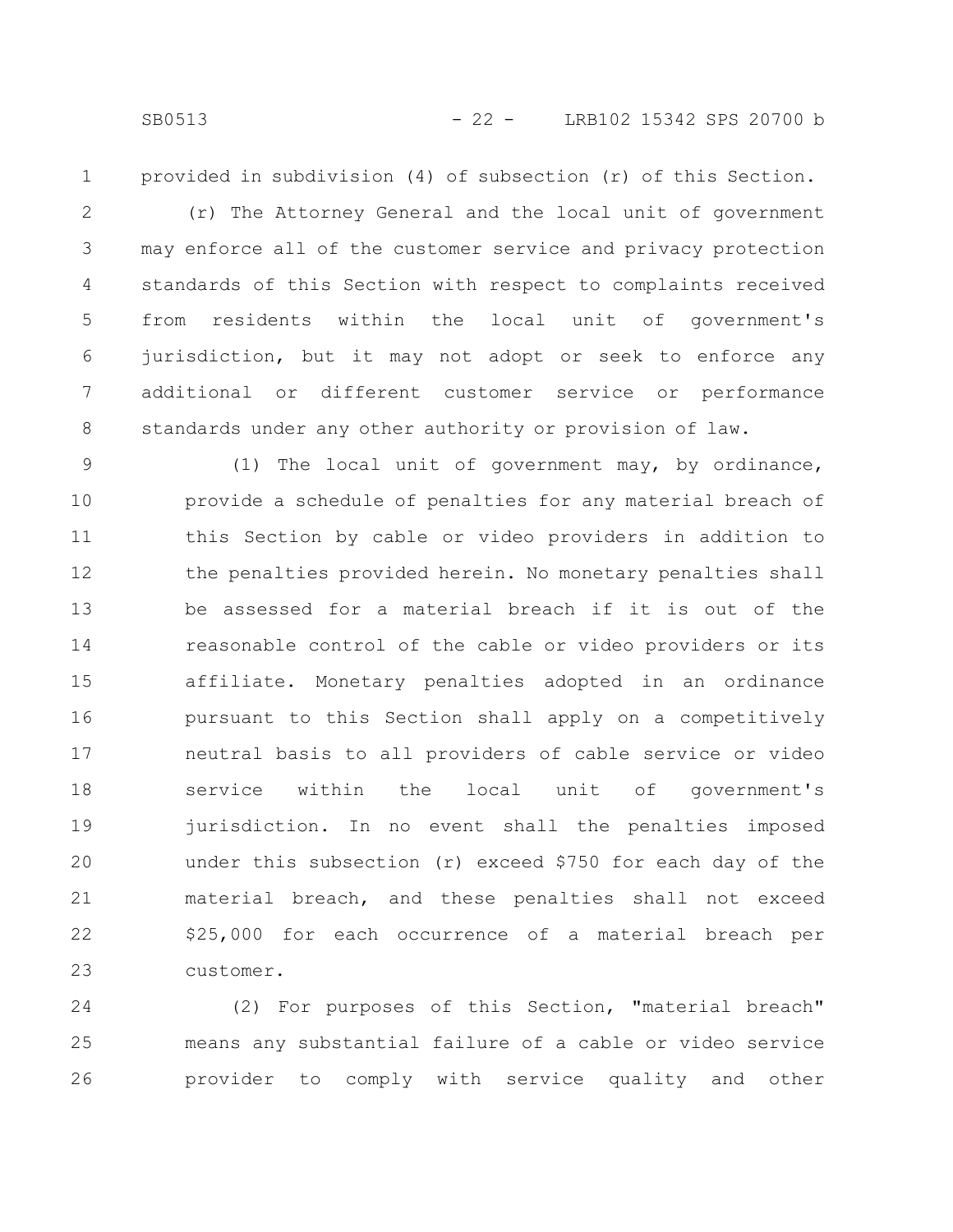standards specified in any provision of this Act. The Attorney General or the local unit of government shall give the cable or video provider written notice of any alleged material breaches of this Act and allow such provider at least 30 days from receipt of the notice to remedy the specified material breach. 1 2 3 4 5 6

(3) A material breach, for the purposes of assessing penalties, shall be deemed to have occurred for each day that a material breach has not been remedied by the cable service or video service provider after the expiration of the period specified in subdivision (2) of this subsection (r) in each local unit of government's jurisdiction, irrespective of the number of customers affected. 7 8 9 10 11 12 13

(4) Any customer, the Attorney General, or a local unit of government may pursue alleged violations of this Act by the cable or video provider in a court of competent jurisdiction. A cable or video provider may seek judicial review of a decision of a local unit of government imposing penalties in a court of competent jurisdiction. No local unit of government shall be subject to suit for damages or other relief based upon its action in connection with its enforcement or review of any of the terms, conditions, and rights contained in this Act except a court may require the return of any penalty it finds was not properly assessed or imposed. 14 15 16 17 18 19 20 21 22 23 24 25

(s) Cable or video providers shall credit customers for 26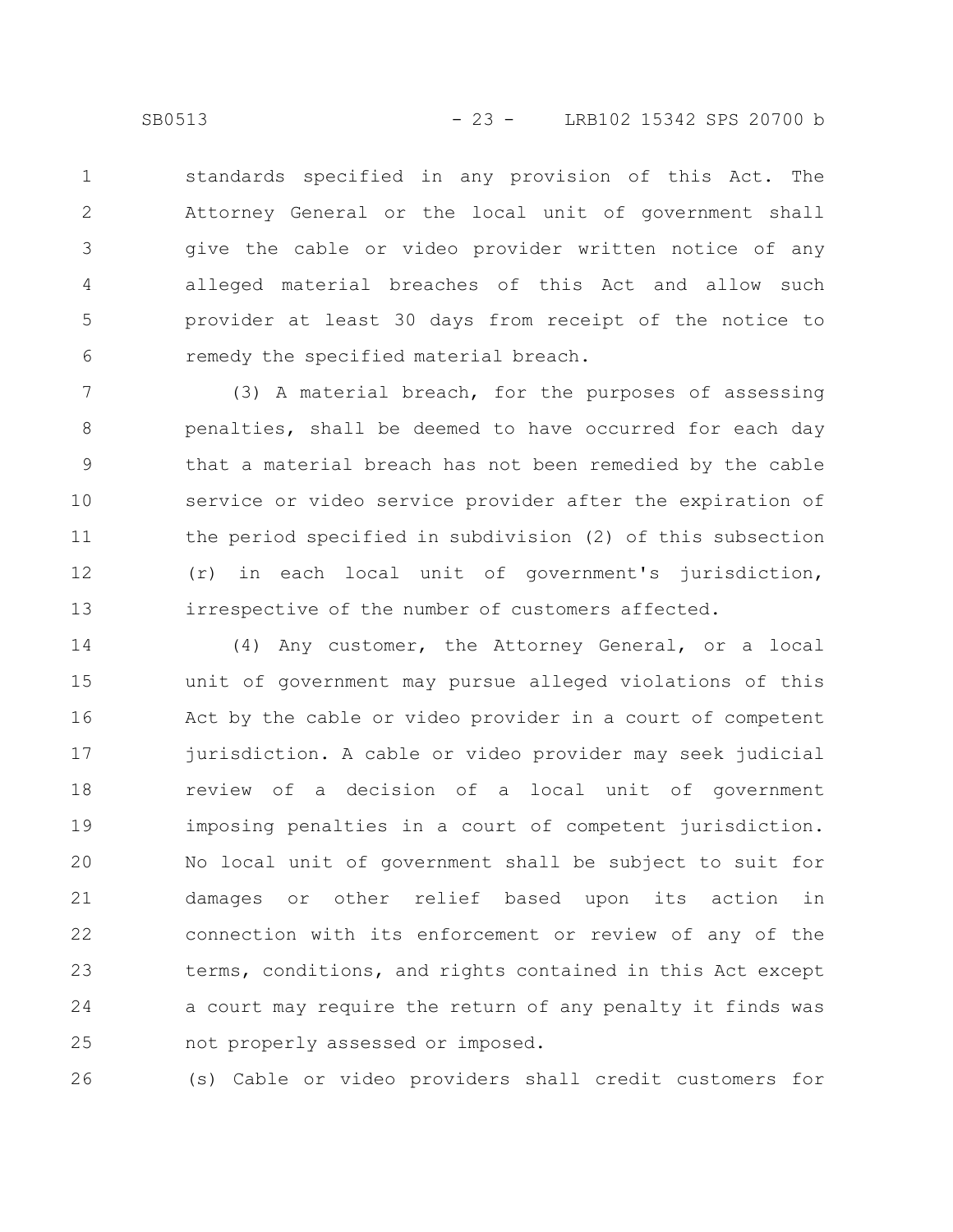violations in the amounts stated herein. The credits shall be applied on the statement issued to the customer for the next monthly billing cycle following the violation or following the discovery of the violation. Cable or video providers are responsible for providing the credits described herein and the customer is under no obligation to request the credit. If the customer is no longer taking service from the cable or video provider, the credit amount will be refunded to the customer by check within 30 days of the termination of service. A local unit of government may, by ordinance, adopt a schedule of credits payable directly to customers for breach of the customer service standards and obligations contained in this Article, provided the schedule of customer credits applies on a competitively neutral basis to all providers of cable service or video service in the local unit of government's jurisdiction and the credits are not greater than the credits provided in this Section. 1 2 3 4 5 6 7 8 9 10 11 12 13 14 15 16 17

(1) Failure to keep an appointment or to notify the customer prior to the close of business on the business day prior to the scheduled appointment: \$25.00. 18 19 20

(2) Violation of customer service and billing standards in subsections (c) and (d) of this Section: \$25.00 per occurrence. 21 22 23

(3) Violation of the bundling rules in subsection (h) of this Section: \$25.00 per month. 24 25

(t) The enforcement powers granted to the Attorney General 26